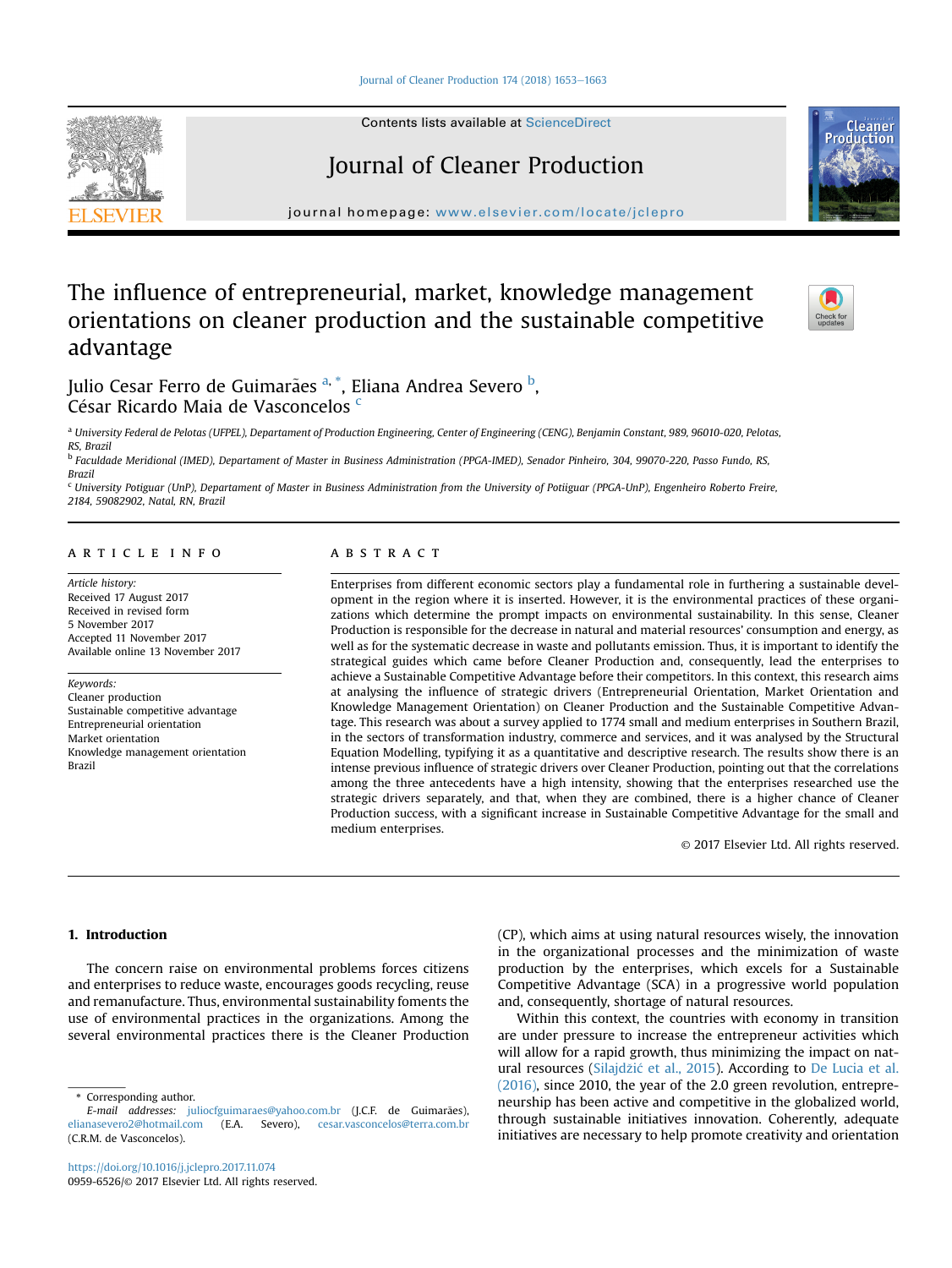for entrepreneurship aiming at sustainability ([Dentchev et al.,](#page-9-0) [2016; De Lucia et al., 2016\)](#page-9-0).

CP is a new form of innovation which incorporates significant improvements to the management's processes and methods. We highlight that the innovations have drawn near the environmental sustainability in order to minimize the economic activity impacts, whether in decreasing the residue generation, reducing the natural resources' consumption or using alternative sources of energy, as encouraged by the enterprises with some public policy incentive (De [Oliveira et al., 2016; Bryan and Jorge Lemus, 2017; Rantala et al.,](#page-10-0) [2018\)](#page-10-0)

Determining which variables stimulate the entrepreneurial activity constitutes a hard task due to the interrelated factors, such as social, cultural (Castaño et al., 2015), environmental and economic ([Severo et al., 2015](#page-10-0)), considering that each enterprise presents a unique synergy in the use of specific resources which generate sustainable innovations (Iñigo and Albareda, 2016). In this scenery, the strategic drivers, like Entrepreneurial Orientation (EO), Marketing Orientation (MO) and Knowledge Management Orientation (KM), can precede CP, which aims at the organization's SCA, as well as the superior managerial performance in relation to the competitors.

The alignment of high levels of EO and MO improves the business performance and, particularly, when the social and business networks are well developed, once within these terms, the performance benefits are more expressive ([Boso et al., 2013](#page-9-0)). This way, the supplying chain structures, and the environmental initiative integration to disseminate CP, benefit enterprises in emerging markets ([Hoof and Thiell, 2015\)](#page-9-0). However, little do we know about the relationships among EO, MO, KM, CP and SCA, for they are the same actions to guarantee a high business performance.

In this context, this research aims at analysing the influence of EO, MO and KM over CP and SCA. In order to fill in this gap, this study analysed a set of data from 1774 small and medium enterprises from Southern Brazil, in the sectors of Industrial Manufacturing, Commerce and Services. The analysis was done through the Structural Equation Modelling (SEM) and characterized as a quantitative-descriptive research.

The SEM method is not restricted to a single technique, since it uses a set of methodological procedures of statistical analysis that allows the examination of a series of simultaneous dependence relationships [\(Hoyle and Panter, 1995; Fabrigar et al., 2010; Hair](#page-9-0) [et al., 2010; Kline, 2011\)](#page-9-0).

We highlight that SEM enables the analysis of a great amount of dependent and independent variables, in which the observable variables are grouped up in latent variables (constructs), with the use of the exploratory and confirmatory factorial analysis ([De](#page-9-0) [Guimar](#page-9-0)ães et al., 2016). We notice that the latent variables are measured indirectly through the multiple observable variables ([Feng et al., 2017\)](#page-9-0). SEM is a method that is more confirmatory than exploratory and which needs a framework that constitutes a system of directional effects of a variable over another, configuring a diagram of paths to be used in the analysis of relationships between the constructs [\(Byrne et al., 1989:](#page-9-0) [Hair et al., 2010; Golob, 2003\)](#page-9-0). Structural equation models are often formulated using a prespecified parametric structural equation ([Zhang et al., 2016\)](#page-10-0), which is expressed in a framework for structural analysis since SEM is based on factorial and regression analysis.

### 2. Research hypothesis

This research is based on the assumption that there is a casual effect between the constructs (EO, MO, KM) which come before Cleaner Production and Sustainable Competitive Advantage. In this sense it is convenient to present the theoretical concepts that support the formation of these latent variables:

- a) Entrepreneurial Orientation (EO) is a set of characteristics the enterprise has based on managerial decisions in which the enterprises that use EO are primarily looking for innovations in the businesses, products and services ([Birkinshaw, 2000; Shane and Venkataraman, 2000\)](#page-9-0). EO encompasses the behaviour identification and the creation of market opportunities, the organization's appearance and growth, the initiative in the formation of teams, the healthy destructive creation and the organizational transformation which can happen at the individual, team, organization, industry and community levels ([Shane and Venkataraman,](#page-10-0) [2000; Gartner, 2001; Brush et al., 2003](#page-10-0));
- b) Market Orientation (MO) can be defined as the continuous search for clients' information, in order to identify market demands and offer solutions for the clients in a swift and satisfactory way through the creation and communication of service value and products offered to improve the organizational performance [\(Day, 1994; Baker and Sinkula, 2005;](#page-9-0) [Hult et al., 2003](#page-9-0));
- c) Knowledge Management Orientation (KM) is composed of infrastructure and information technologies with the objective to store and provide the knowledge generated, besides the organization's structural and cultural facilitators ([Good](#page-9-0) [et al., 1999; Gold et al., 2001; Kim and Lee, 2006](#page-9-0)). We highlight that knowledge is developed by individuals based on their collective daily work. So, this knowledge is the continuous result of interaction between people, in and out of the organization (Prieto et al., 2009; De Guimarães et al., [2016\)](#page-10-0);
- d) Cleaner Production (CP) is an environmental practice which emphasizes the systematic reduction of the production process costs through the reeducation of raw material consumption and the minimization of industrial residue generation [\(Severo et al., 2015; Neto et al., 2016; Ghannadzadeh](#page-10-0) [and Sadeqzadeh, 2016; Yong et al., 2016](#page-10-0)), as well as the reutilization of materials and recycling to minimize the environmental impact so that the organization benefits ([Severo et al., 2015; Bhupendra and Sangle, 2016.](#page-10-0) [Khalili](#page-9-0) [et al., 2015; De Guimar](#page-9-0)ães et al., 2017).
- e) The Sustainable Competitive Advantage (SCA) is composed of the action results and managerial decisions which result in the organization's superior performance when compared to those of their competitors [\(Porter, 1991; Barney, 1991; Kim](#page-10-0) et al., 2012; De Guimarães et al., 2016). The innovation strategies, quality improvement, cost reduction and the socio-environmental precepts are used to improve the organizational performance ([Kohli and Jaworski, 1990; Tan](#page-10-0) [et al., 2015; De Guimar](#page-10-0)ães et al., 2016).

#### 2.1. Entrepreneurial orientation and cleaner production

Entrepreneurial Orientation (EO) in enterprises is a topic of re-searches in the management and business areas [\(Soininen et al.,](#page-10-0) [2012; Núnez-Pomar et al., 2016; De Lucia et al., 2016; Chavez](#page-10-0) ~ [et al., 2017](#page-10-0)). According to [Linton and Kask \(2017\)](#page-10-0), EO has nonlinear subdimensions, enables the enterprise's performance when adjusted with competitive strategies, and supports the research flow which has EO as a formative construct. To [Soininen et al.](#page-10-0) [\(2012\)](#page-10-0) EO directly affects the enterprise's growth rate.

However, [Chavez et al. \(2017\)](#page-9-0) emphasize that EO moderates the relationship between capacities in flexibilities and organizational cost and performance, just like, without a sufficient EO level, there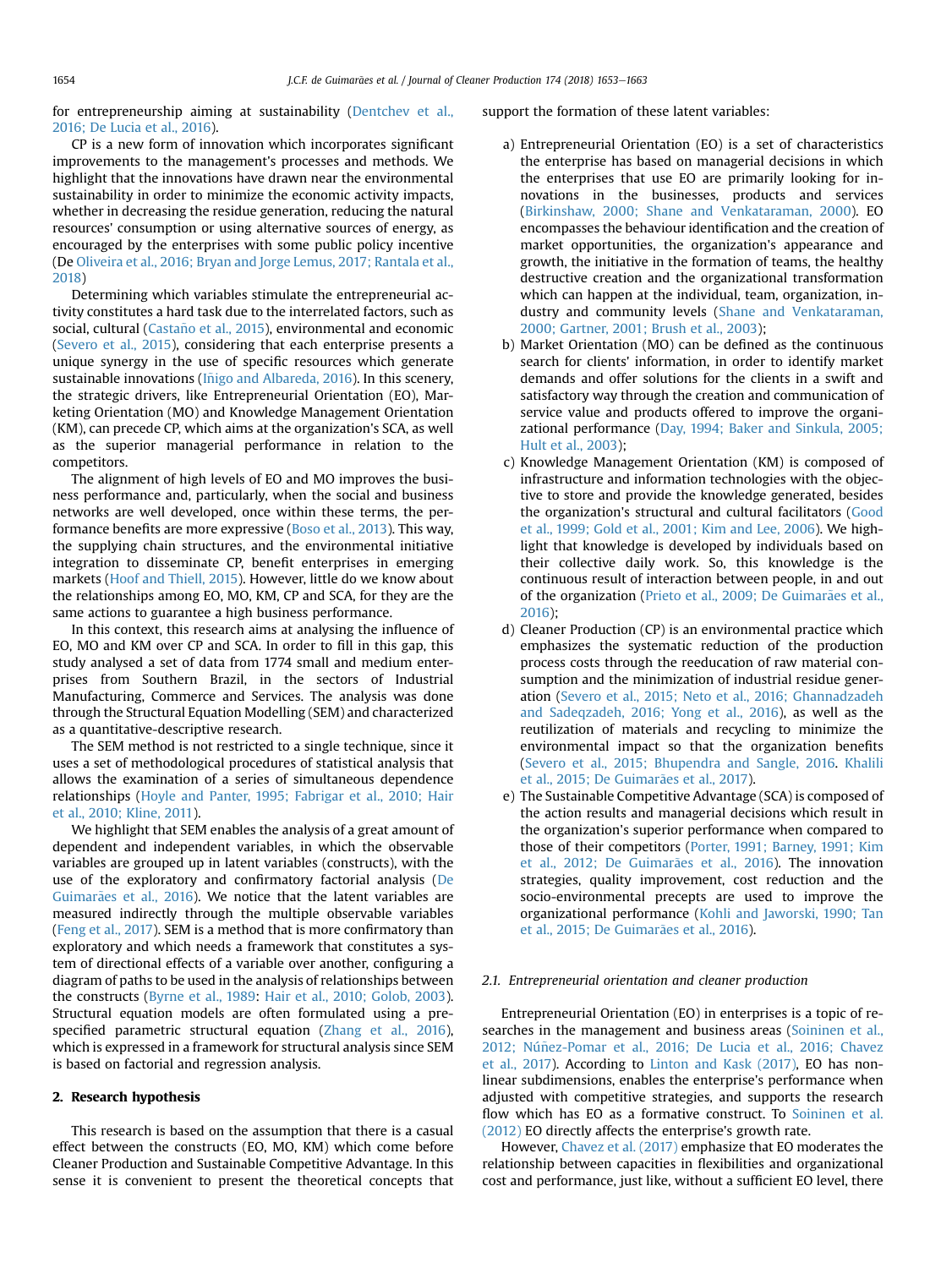will be no benefits for the organizational performance and, as such, EO must be positioned as a strategic driver. According to [Soininen](#page-10-0) [et al. \(2012\),](#page-10-0) EO is about an intrinsic strategic characteristic, which allows some enterprises to tolerate economic difficulties more strongly than their competitors.

Researches by [Jansson et al. \(2017\)](#page-9-0) sustain that EO and the environmental practices' influences on commitment with sustainability imply a statement that the enterprises committed to sustainability see entrepreneurial and market advantages. Based on data from the Global Entrepreneurship Monitor (GEM), a study by Hörisch et al. (2017) proved that environmental orientation is frequently used as a source to guarantee the enterprises' entrepreneurship legitimacy.

New enterprises focused on sustainable entrepreneurship arise from the decision-maker owners, whose procedures are seen as guides of green-oriented enterprises ([Silajd](#page-10-0)žić [et al., 2015](#page-10-0)). Another important aspect is that entrepreneurial orientation influences the environmental practices, the corporative social responsibility and the enterprise's performance (Hernández-Perlines and Rung-Hoch, [2017; Jansson et al., 2017\)](#page-9-0).

Consistently, CP is a proactive environmental strategy with extremely positive results in the environmental corporative management ([Oliveira et al., 2016](#page-10-0)). We should highlight that the entrepreneurial characteristics from an organization must include environmental practices ([Rahdaria et al., 2016; Dentchev](#page-10-0) [et al., 2016](#page-10-0)), where EO can influence CP. This leads to our H1 hypothesis.

H1. Entrepreneurial Orientation is positively related to Cleaner Production.

#### 2.2. Market orientation and cleaner production

Market knowledge is among the most valuable resources an enterprise can use in order to obtain a competitive advantage ([Rakthin et al., 2016](#page-10-0)). According to [Narver and Slater \(1990\)](#page-10-0), MO became important in the academic environment in the 1990's. As stated by Frösén et al. (2016), MO is one of the most used strategic marketing concepts among the professionals. To [Wang and Miao](#page-10-0) [\(2015\),](#page-10-0) MO falls into the modern thinking and marketing practice ([Atuahene-Gima, 1996; Verhees and Meulenberg, 2004\)](#page-9-0), since it contributes to the enterprise's development through innovation. To [Hurley and Hult \(1998\),](#page-9-0) MO is also about a strong preceding organizational innovative culture.

The consumers' needs appreciation, as well as the environmental factors, can influence the consumption preferences. Therefore, understanding the demands is of fundamental importance to the market intelligence generation [\(Narver and Slater,](#page-10-0) [1990\)](#page-10-0). Within this context, the studies by [Corrocher and Solito](#page-9-0) [\(2017\), Jansson et al. \(2017\)](#page-9-0) and [Pipatprapa et al. \(2017\)](#page-10-0) show evidences that MO influences the environmental practices and contributes to the enterprises' economic performance through green innovation.

The orientation regarding the market actions and the product and processes' sustainable innovations contribute to the enterprises' positive results ([Varadarajan, 2017](#page-10-0)). So, the environmental practices are market-motivated [\(Jansson et al.,](#page-9-0) [2017](#page-9-0)). In this sense, MO can guide the CP practices in its precepts because of the environmental and economic benefits, since MO refers to the organization's responsiveness ([Kohli and](#page-10-0) [Jaworski, 1990\)](#page-10-0). Based on the MO and CP interactions, we developed the H2 hypothesis.

H2. Market Orientation is positively related to Cleaner Production.

#### 2.3. Knowledge management orientation and cleaner production

KM has been a constant topic of organizational research ([Donate](#page-9-0) [and Pablo, 2015; Fidel et al., 2015; De Guimar](#page-9-0)ães et al., 2016). According to [Donate and Pablo \(2015\),](#page-9-0) KM is an important innovation practice. To [Fidel et al. \(2015\)](#page-9-0), KM enables the detection of new market opportunities and supports the relationship management with the client in the long run. De Guimarães et al. (2016) emphasize that KM is crucial to the process innovation sector in the industrial manufacture and commerce, benefiting methods, organizational structure and formal systems.

Research by [Castrogiovanni et al. \(2016\)](#page-9-0) highlights that the human resources and the adoption of new technologies are the most efficient sources of knowledge acquisition and management. [Tseng \(2014\)](#page-10-0) states that the knowledge management capacities aim at starting, improving and keeping relationships with the suppliers, as well as enhancing the corporative performance.

According to [Lopes et al. \(2017\),](#page-10-0) organizational sustainability concentrates more and more on managing new knowledge and practices which can expand the business. [Liu et al. \(2010\)](#page-10-0) highlight that knowledge management optimizes the use of resources and capacities, promoting the organizational performance.

Knowledge management, together with environmental sustainability orientation, widens the possibilities of success in product innovation, processes improvement and the organization's financial performance increase ([Claudy et al., 2016\)](#page-9-0), since the use of environmental practices and the Environmental Management System are directly influenced by the culture of knowledge management. It also produces knowledge from the enterprise's Intellectual Capital. In this sense, there are signs of relationship between the environmental practices, like CP, through projects management (De Guimarães et al., 2017) and environmental management ([Severo et al., 2017\)](#page-10-0).

Within this context, the environmental problematic knowledge and the use of methods for knowledge management force the enterprises to implement CP ([Severo et al., 2015; Li et al., 2017; De](#page-10-0) [Guimar](#page-10-0)ães et al., 2017), with the objective of improving competitiveness. This leads to our H3 hypothesis.

H3. Knowledge Management Orientation is positively related to Cleaner Production.

#### 2.4. Cleaner production and sustainable competitive advantage

CP is about an environmental practice which aims at the production process efficiency, the adequate input use and the minimization of industrial waste generation ([Severo et al., 2017\)](#page-10-0). Consistently, Jiménez et al. (2015) emphasize that the analysis of competitive advantages by the enterprises as a result of the environmental commitment appreciation is a relevant research topic. Therefore, CP aims at improving the environmental performance and the competitive advantage [\(Gong et al., 2017](#page-9-0)).

SCA can be explained by the unique products/services characteristics which keep the enterprise in a specific position and which make it different from their competitors, whether by the privileged market position [\(Barney, 1991; Kim et al., 2012](#page-9-0)), by the rational use of strategies, by the increase in market share due to the success of new products, or by CP implementation in the industrial process ([Severo et al., 2017\)](#page-10-0).

The CP implementation, together with the strategic drivers, contributes to the enterprise's success, maximizes the use of resources and widens the competitive advantage generation possibility (Tseng et al., 2009; De Guimarães et al., 2017). There are signs that SCA can be generated by the use of environmental practices such as CP, since this practice systematically tries to reduce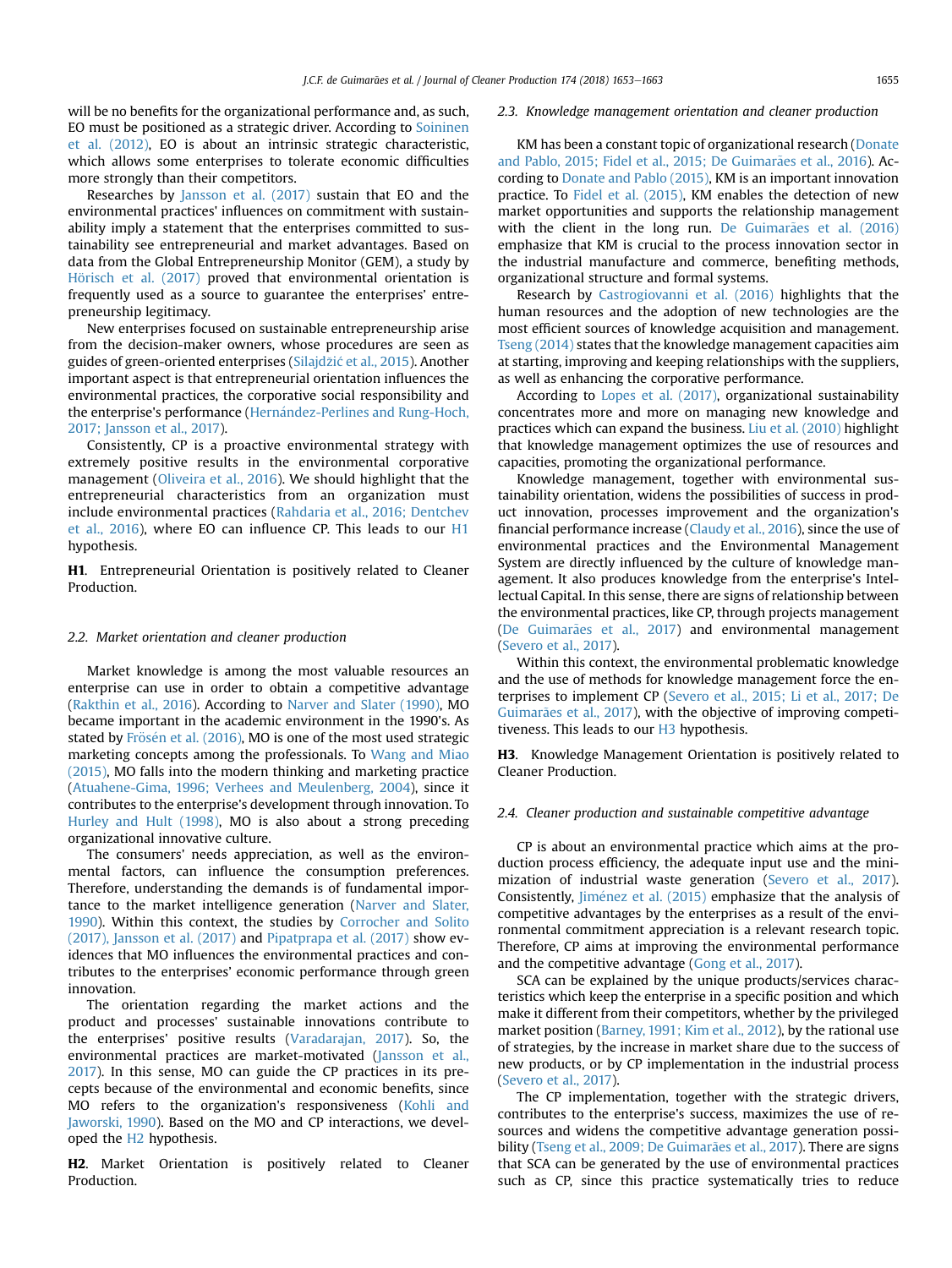<span id="page-3-0"></span>productive costs and waste and resources consumption ([Severo](#page-10-0) [et al., 2015\)](#page-10-0). We should mention that the environmental efforts in an enterprise are related to SCA, since the environmental actions and practices contribute to the profit's maintenance and growth ([Yadav et al., 2017\)](#page-10-0). Based on what has been researched, we come to our H4 hypothesis.

H4. Cleaner Production is positively related to Sustainable Competitive Advantage.

As a supplement to the evaluation of the relationships between the constructs, in this research we considered the Activity Sector and Company Size moderating effect between the constructs and on the relationships intensity, considering the results from the studies by [De Guimar](#page-9-0)ã[es et al. \(2017\)](#page-9-0) and [Severo et al. \(2017\),](#page-10-0) which checked the existence of response variation for the different Company Size and Activity Sector. Studies by [Jansson et al. \(2017\)](#page-9-0) especially show that MO, EO and the environmental practices are different as to the importance for the commitment to sustainability between small and medium enterprises.

Within this context, we highlight that there is the Activity Sector moderating effect (Industrial Manufacturing, Commerce and Services) (H5) and Company Size (Small Enterprises and Medium Enterprises) (H6). Thus, the H5 hypothesis is subdivided into: H5a - Activity Sector has a moderating effect on the relationship between Entrepreneurial Orientation and Cleaner Production;  $H5b -$ Activity Sector has a moderating effect on the relationship between Market Orientation and Cleaner Production;  $H5c -$  Activity Sector has a moderating effect on the relationship between Knowledge Management Orientation and Cleaner Production:  $H5d -$  Activity Sector has a moderating effect on the relationship between Cleaner Production and Sustainable Competitive Advantage. The H6 hypothesis is also subdivided into:  $H6a - Company$  Size has a moderating effect on the relationship between Entrepreneurial Orientation and Cleaner Production;  $H6b -$  Company Size has a moderating effect on the relationship between Market Orientation and Cleaner Production;  $H6c - Company Size$  has a moderating effect on the relationship between Knowledge Management Orientation and Cleaner Production;  $H6d - Company$  Size has a moderating effect on the relationship between Cleaner Production and Sustainable Competitive Advantage. Fig. 1 shows the theoretical model with the research hypotheses.

#### 3. Method

This study is a quantitative-descriptive research, analysed through the Structural Equation Modelling (SEM), according to the guidelines by [Hair et al. \(2010](#page-9-0)). A survey for data collection was carried out through the use of an online questionnaire which was sent to small and medium enterprises registered in the National Industry Confederation [\(CNI, 2015\)](#page-9-0) and the National Confederation of Trade ([CNC, 2015\)](#page-9-0). As population, we considered 311,745 enterprises in Southern Brazil, which, according to the Brazilian Institute of Geography and Statistics [\(IBGE](#page-9-0)), conduct economic activities in the following areas: food and accommodation; automobile and motorcycle commerce and repair; construction; gas and electricity; transformation industries, among other service activities. At first we sent 12,637 random e-mails and had 187 replies. Then, we performed the collection by phone and registered it on an electronic form. Data collection took place between July 2016 and January 2017, totalling 1837 forms answered.

To choose the enterprises which compose the research sample, we took note of the following criteria: i) enterprise's size: we selected small and medium enterprises since they are in an intermediary phase of organization and complexity of internal processes in the utilization of EO, MO, KM and CP. In this sense, the microenterprises were not chosen since they present some difficulties to systematize information due to the non-existence of department and specialized personnel. We also excluded the big enterprises, since their level of specialization and departmentalization is high in comparison with the small and medium enterprises, which could bias the research; ii) the enterprises have to be registered in the CNI or the CNC; iii) they must have their full profile with e-mail address, phone number and number of employees to enable the communication with the enterprises and characterize the enterprise's size; iv) they must have a branch of business in Southern Brazil; and v), perform the selected economic activities from the 2015 IBGE's research, which composes the research's population.

For data cleansing we tried to identify univariate and multivariate outliers and discarded the forms on which the respondent concentrated the answers on one single alternative on a five-point scale. Data depuration resulted on 63 forms that were discarded. In order to avoid missing answers, the electronic form did not save incomplete information. These procedures resulted in 1774 valid



Fig. 1. Hypotheses model.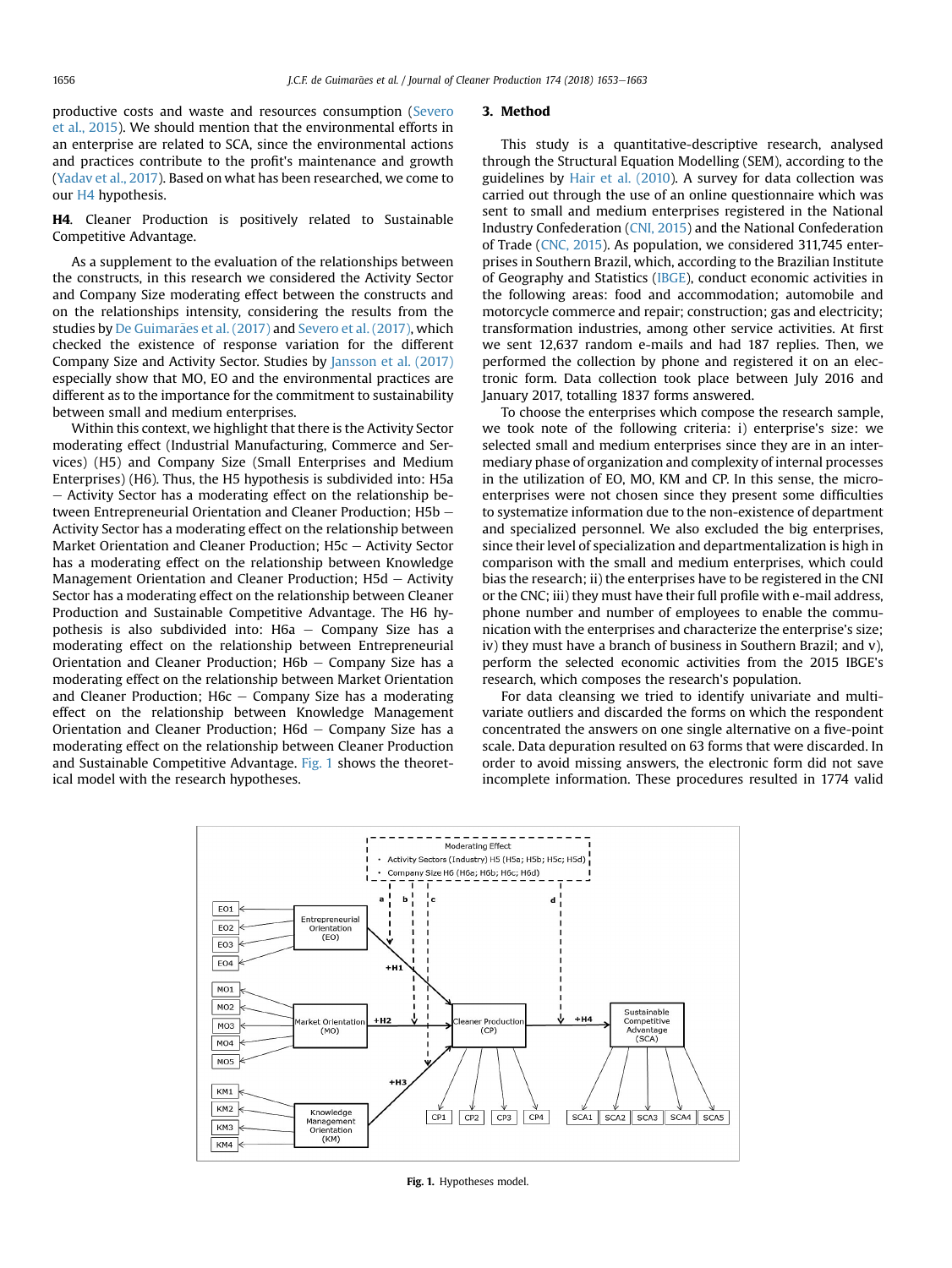<span id="page-4-0"></span>cases. Data analysis was done through the SPSS<sup>®</sup> (v.21) software for Windows and the  $AMOS^{\circledR}$  (v.21) software.

The questionnaire was drafted with affirmative answers, which were chosen by the respondents on a 5-point Likert scale:  $1 =$  strongly disagree;  $2 =$  disagree;  $3 =$  neither disagree nor agree;  $4 =$  agree;  $5 =$  strongly agree. We based on the following studies for the constructs' composition and questionnaire elaboration (Table 1):

- a) Entrepreneurial Orientation (EO): Contemplates the enterprise's entrepreneurial characteristics related to the risky susceptibility in new projects, to a pioneering spirit, to constant changes and to the emphasis on Research and Development (R&D), as well as the constant search for process innovation and products/services. This construct was shaped based on studies by [Lumpkin and Dess \(1996\)](#page-10-0) and [Hult et al.](#page-9-0) [\(2004\);](#page-9-0)
- b) Market Orientation (MO): Enterprises with MO present a tendency to develop products and services which offer value to clients based on market information, promoting actions of immediate response to the consumers' demands through innovations in products/services and process, which are the results of market intelligence information application [\(Atuahene-Gima, 1996; Hurley and Hult, 1998; Hult et al.,](#page-9-0) [2004\)](#page-9-0);
- c) Knowledge Management Orientation (KM): KM can be encouraged in the enterprises from an organizational culture which allows creativity manifestation, team work for

products/services innovation and processes, through formal procedures that break departmental barriers and encourage collective work [\(Prieto et al., 2009; Zack et al., 2009; De](#page-10-0) Guimarães et al., 2016):

- d) Cleaner Production (CP): The CP practices are related to the activities' planning and execution that systematically try to reduce the costs with raw matter, water, electricity and waste, with the objective of improving the use of resources and thus widen efficiency and productivity to enhance products and services' quality ([De Guimar](#page-9-0)ães et al., 2017; [Severo et al., 2015, 2017](#page-9-0));
- e) Sustainable Competitive Advantage (SCA): SCA is measured from the comparison with the main competitors evaluating the revenue with new products/services, operational costs, innovation profitability, as well as the use of socioenvironmental precepts in the development and offer of new products/services ([Paladino, 2007; Tan et al., 2015; De](#page-10-0) Guimarães et al., 2016).

We highlight that, upon using the Likert scale in our research along with the questionnaire subjective measures (self-answered) to collect data about several variables simultaneously, some Common Method Variance (CMV) may occur due to the respondent's exposition to one single technique and tool for data collection. Another research limitation refers to the use of affirmations with the levelled scale (5-point Likert scale), which can provide biased answers, like in the Halo effect. The Halo effect can come from the wrong generalization originated by providing answers from one

#### Table 1

Factorial loads of observed variables  $-$  Varimax Rotation.

| Observable variables                                                                                                                                                                | Factorial load | Communality |
|-------------------------------------------------------------------------------------------------------------------------------------------------------------------------------------|----------------|-------------|
| <b>Entrepreneurial Orientation (EO)</b>                                                                                                                                             |                |             |
| <b>EO1</b> ) The enterprise presents a tendency to invest in highly risky projects, with very high chances of return.                                                               | 0.773          | 0.676       |
| <b>EO2</b> ) The enterprise develops market actions before their competitors.                                                                                                       | 0.796          | 0.705       |
| EO3) Changes in product ranges or services have been very meaningful.                                                                                                               | 0.602          | 0.563       |
| <b>EO4)</b> The enterprise focuses on Research and Development ( $R&D$ ), technological leadership and innovations in processes and products/<br>services.                          | 0.572          | 0.524       |
| Mean 4104; Standard Deviation 7,84; Cronbach's Alpha 0,733; CR 0,824; KMO 0,742                                                                                                     |                |             |
| <b>Market Orientation (MO)</b>                                                                                                                                                      |                |             |
| MO1) There is a corporate culture in the enterprise, characterized by some willingness to supply the clients with higher values<br>continuously.                                    | 0.869          | 0.878       |
| MO2) The enterprise considers the response actions of fundamental importance to the market demand information.                                                                      | 0.775          | 0.756       |
| MO3) The enterprise considers the projects and response actions to the market tendency information as priority.                                                                     | 0.801          | 0.780       |
| MO4) The enterprise has departments or personnel to collect and handle market information, in order to turn this into market<br>intelligence.                                       | 0.828          | 0.794       |
| <b>MO5</b> ) The Product/Service and Process innovations incorporate the market intelligence information.                                                                           | 0.576          | 0.530       |
| Mean 4.174; Standard Deviation 0.628; Cronbach's Alpha 0.912; CR 0.951; KMO 0.864                                                                                                   |                |             |
| Knowledge Management Orientation (KM)                                                                                                                                               |                |             |
| KM1) The managers are open to individual proposals and creativity from the New Products and Processes Development team members.                                                     | 0.804          | 0.688       |
| KM2) The formal procedures and systems which affect the New Products/Services Development and Processes encourage people to                                                         | 0.724          | 0.713       |
| search for new knowledge, no matter the organizational structure.                                                                                                                   |                |             |
| KM3) The formal procedures and systems which affect the New Products/Services Development and Processes are designed to help                                                        | 0.672          | 0.704       |
| exchange knowledge through departmental borders.                                                                                                                                    |                |             |
| KM4) The formal procedures and systems which affect the New Products/Services Development and Processes are intended to promote<br>collective work instead of individual behaviour. | 0.736          | 0.688       |
| Mean 3.913; Standard Deviation 1.107; Cronbach's Alpha 0.843; CR 0.905; KMO 0.804                                                                                                   |                |             |
| <b>Cleaner Production (CP)</b>                                                                                                                                                      |                |             |
| CP1) The CP practices reduced the use of raw matter, water and/or electricity in the enterprise's processes.                                                                        | 0.863          | 0.814       |
| <b>CP2</b> ) The CP practices improved the productive process and/or service delivery.                                                                                              | 0.784          | 0.799       |
| CP3) The enterprise encourages its employees to suggest new practices about CP and sustainable innovations.                                                                         | 0.641          | 0.495       |
| <b>CP4</b> ) The use of CP practices resulted in products and/or services with quality higher than the competitors'.                                                                | 0.735          | 0.718       |
| Mean 3.281; Standard Deviation 1.002; Cronbach's Alpha 0.852; CR 0.916; KMO 0.798                                                                                                   |                |             |
| <b>Sustainable Competitive Advantage (SCA)</b>                                                                                                                                      |                |             |
| <b>SCA1)</b> Our revenue with new products/services is much better in relation to our competitors'.                                                                                 | 0.637          | 0.616       |
| <b>SCA 2)</b> Our operation costs, during production and/or service delivery, is inferior to our competitors'.                                                                      | 0.733          | 0.616       |
| <b>SCA3</b> ) The profitability with new products/services is much better in relation to our competitors'.                                                                          | 0.636          | 0.705       |
| <b>SCA4</b> ) Our new products/services incorporate knowledge and concepts of Environmental Sustainability.                                                                         | 0.772          | 0.670       |
| <b>SCA5</b> ) Our new products/services are produced and offered respecting the Entrepreneurial Social Responsibility precepts.                                                     | 0.717          | 0.737       |
| Mean 3.763; Standard Deviation 1.059; Cronbach's Alpha 0.854; CR 0.913; KMO 0.809                                                                                                   |                |             |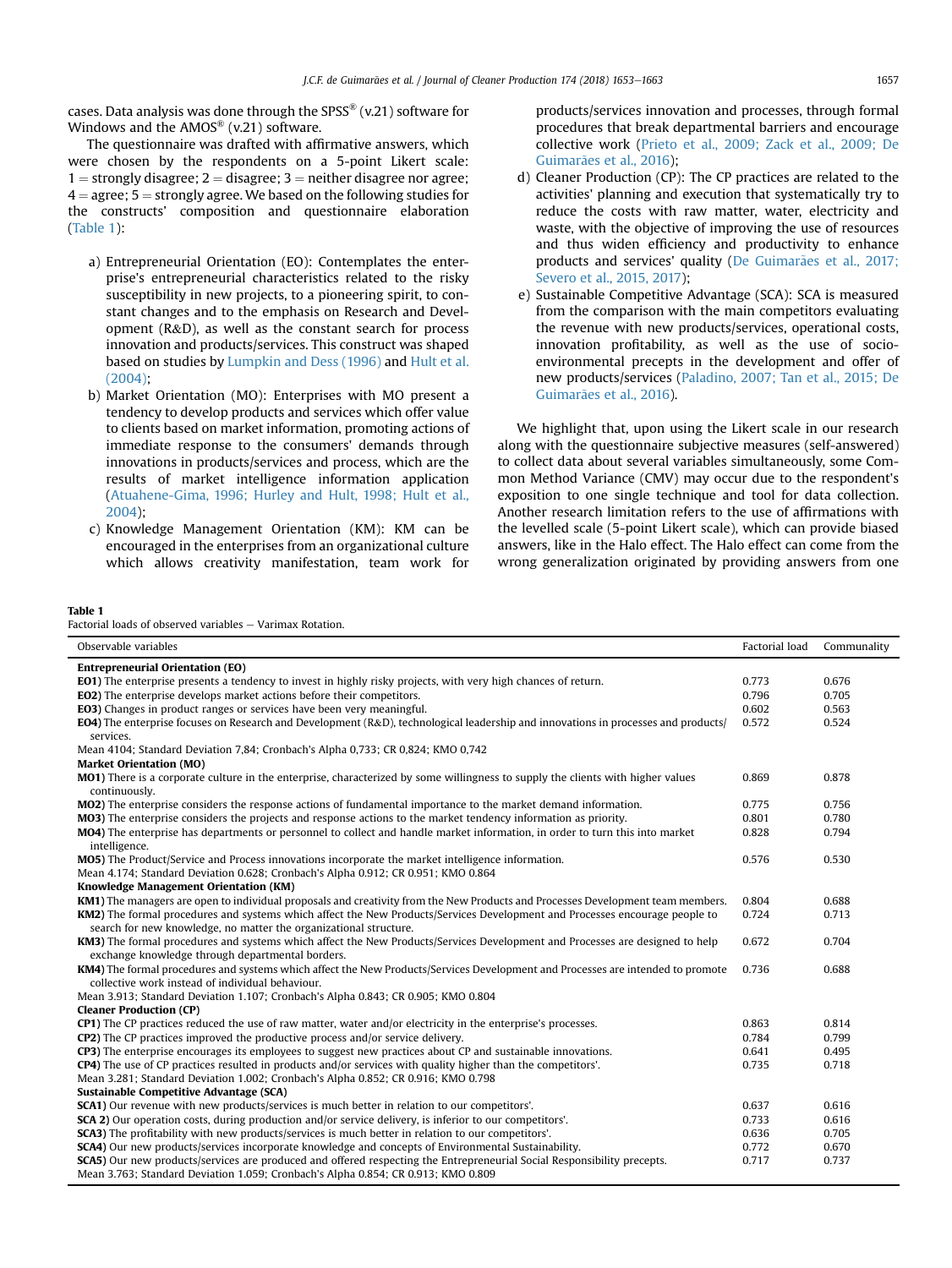single characteristic, quality, object or person, as well as the influence of social desire that can increase or decrease the relationships between the constructs.

In order to determine the enterprises' size, we used the Complementary Law No. 139/2011 (Brazil, 2011) and Law No. 11638/ 2007 (Brazil, 2007), which take into account the company's annual revenues in local currency (the Brazilian Real with values converted to US Dollars, equivalent to BRL 3,1401 Brazilian Real to one USD Dollar, as of 21-07-2017). The companies were divided into two groups: Group 1 is also composed of Small Enterprises with an annual revenue between BRL 360 thousand and BRL 3.6 million (USD114.646.03 and USD 1,146,460.30); Group 2 is composed of Medium Enterprises with an annual revenue between BRL 3.6 million and BRL 300 million (USD1,146,460.31 and USD 95,538,358,65).

With the objective to verify the statistical data normality and consistency, we evaluated: i) Bartlett's test of sphericity, with meaningful result ( $p > 0.001$ ); ii) Kaiser-Meyer-Olkin Measure of Sampling Adequacy (KMO) with values higher than 0.5 ([Hair et al.,](#page-9-0) [2010](#page-9-0)) [\(Table 1\)](#page-4-0); iii) Kurtosis analysis with values lower than 5 ([Mardia, 1971; Bentler, 1990\)](#page-10-0); iv) Pearson's Coefficient of Skewness with values close to Zero ([Hair et al., 2010; Kline, 2011](#page-9-0)); v) observable variables' simple reliability check, which was measured through the Cronbach's alpha calculus from which we expect higher values.

After the data normality and reliability evaluation, we proceeded with the Factorial Analysis to measure the correlation between the observable variables. The factorial analysis is frequently used in the researches on social and human sciences, which can be defined as a type of multivariate statistical methods whose main purpose is to define the underlying structure in a data matrix, assuming that the correlation between the variables comes from the sharing and the relationship these variables have with a common factor (construct) [\(Crawford and Lomas, 1980; Kamakura and](#page-9-0) [Wedel, 2000; Steenkamp and Baumgarther, 1995; Miler, 2009\)](#page-9-0). Therefore, high correlations between the variables generate the groups which configure the factors ([Crawford and Lomas, 1980\)](#page-9-0). As a process of initial analysis, and before SEM, we applied the Exploratory Factor Analysis (EFA), with the use of the Varimax Rotation, to verify the combination of observable variables in constructs.

With the EFA, we tested the theoretical model of construct composition through the observable variables presented in [Table 1,](#page-4-0) from which we expected factorial loads above 0.5 [\(Hair et al., 2010\)](#page-9-0). In the EO construct the observable variables EO1 and EO2, which are related to the susceptibility to taking risks and to the pioneering spirit, are the variables which mostly contributed to the EO formation, considering the Factorial Loads and showing that the enterprises present fundamental characteristics of entrepreneurship, which contributes to the competitive advantage. In MO we can notice that the enterprises researched still haven't invested enough in the incorporation of market intelligence in the innovations (product/service, process), which can be emphasized in the factorial load of MO5 (0.576). In KM, we highlight the KM1 variable with the highest factorial load (0.804) of contribution for the construct formation, which explains the intense relationship of participative leadership with knowledge management within the enterprises researched.

Still in [Table 1,](#page-4-0) we notice that the resource consumption reduction practices are the main variable (CP1) for the CP formation, considering the factorial load (0.863). In the SCA construct, the observable variables present similar factorial loads, which demonstrates that, for the construct formation, the innovation results in revenue increase, cost reduction and higher profitability, besides the enterprises that embrace socio-environmental precepts. In order to analyse the relationships between the observable variables, we evaluated the Communality, from which we expected values higher than 0.5. We notice that only the CP3 variable presents low Communality, showing that, statistically, this variable doesn't share important bonds with the other observable variables in the construct.

To evaluate the total variance of each observable variable, we performed the Average Variance Extracted calculus (AVE) [\(Table 2\)](#page-6-0), recommended by [Fornell and Larcker \(1981\).](#page-9-0) From AVE, we performed the Convergent Validity measuring (CV) and the Discriminant Validity (DV) to measure the variance in the observable variables, which is explained by the construct. The CV measures the direct relationships between the construct's Latent Variables, and the DV measures the correlations between constructs [\(Raykov and](#page-10-0) [Marcoulides, 2000; De Guimar](#page-10-0)ã[es et al., 2016](#page-10-0)). An item's reliability is assessed through the factor loading of that item onto the un-derlying construct ([Jenatabadi and Ismail, 2014](#page-9-0)). With the objective of evaluating the measuring consistencies between the observable variables, we used the Composite Reliability (CR) ([Table 1](#page-4-0)), sug-gested by [Koufteros et al. \(2009\)](#page-10-0) and Marôco (2010) from which we expect a value equal to or higher than 0.7. In these studies, the test demonstrates that the scale and construct response quality evaluation support the measuring model (framework) and scale validity. Therefore, the application of SEM along with this set of data is statistically viable.

To test the integrated model (framework) and measure the relationships and correlations between the constructs, we evaluated the Standardized Estimates (ES) and Unstandardized Estimates (UE) hypotheses tests. The framework adequacy, which predicts the covariance or correlation matrix, was evaluated considering the recommendations by [Gerbing and Anderson \(1988\),](#page-9-0) [Ullman \(2007\),](#page-10-0) [Hair et al., 2010](#page-10-0) and [Kline \(2011\)](#page-10-0).

The following indexes: i) Chi-square value divided by the level of liberty (equal to or lower than 5); ii) Comparative Fit Index (CFI)  $(\geq 0.9)$ : compares the researcher model adjustment with a base model, usually the independent model, in order to better check the adjustment ([Kline, 2011](#page-10-0)); iii) Normed Fit index (NFI) ( $\geq$ 0.9): must be between 0 and  $1$  – the closer to 1, the more suitable the model is for the base model; iv) Goodness of Fit Index (GFI) ( $\geq$ 0.9): used to evaluate the approximation of the model to the theory, as proposed by the researcher [\(Kline, 2011](#page-10-0)), regardless of other possible models; v) Adjusted Goodness of Fit Index (AGFI) ( $\geq$ 0.9): in the calculation, it considers different degrees of complexity, even though it also favours the less complex models, and is used to check the structural model and the measuring adjustments [\(Hair et al., 2010\)](#page-9-0); vi) the Root Mean Squared Error of Approximation (RMSEA) (between 0.05 and 0.08); vii) the Root Mean Square Residual (RMR); and viii) the Expected Cross-Validation Index (ECVI) were used to compare the initial integrated model and the final integrated model (rival models), to obtain lower values.

To evaluate the moderating effect from the Activity Sector (H5a, H5b, H5c, H5b) and Company Size (H6a, H6b, H6c, H6d), we used the studies and premises by [Sharma et al. \(1981\), Baron and Kenny](#page-10-0)  $(1986)$  and [De Guimar](#page-9-0)ães et al.  $(2017)$ , which stated that the use of moderation multivariate analysis can be applied with the objective to identify how the structural model is adjusted in different preestablished groups and the differences which can happen in the regression coefficients, due to the moderating value alteration.

For the verification of the possible variation between the respondents in the different Activity Sector and Company Size in relation to the constructs (EO, MO, KM, CP, SCA), we followed the recommendations by [Hair et al. \(2010](#page-9-0)) and [Severo et al. \(2017\),](#page-10-0) with the use of the hypothesis test through ANOVA to compare the group response mean.

With the increase, we evaluated the intensity in the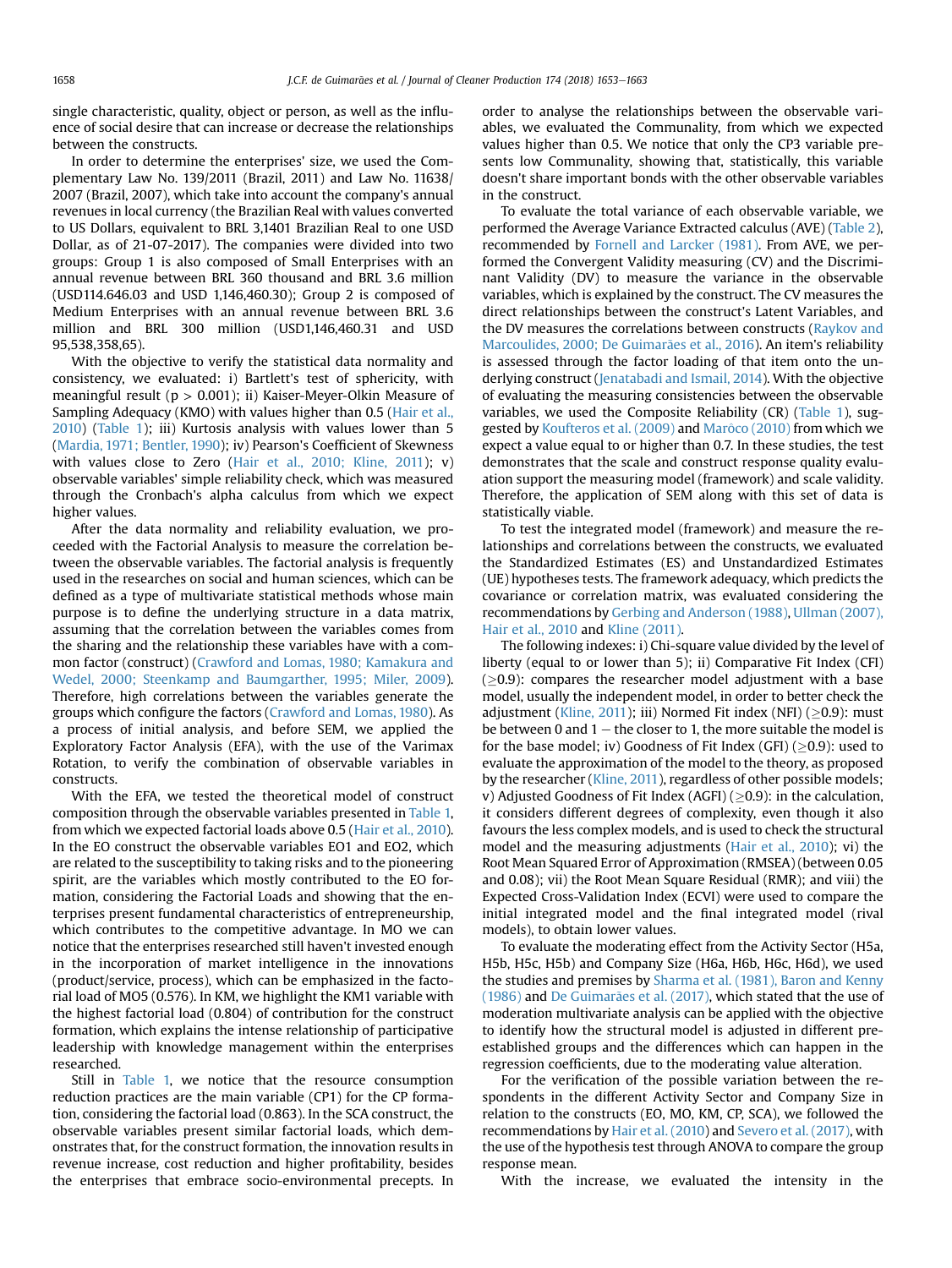### <span id="page-6-0"></span>Table 2

Convergent validity and discriminant validity  $-$  Integrated model.

| Constructs                                                                                                  | EO                                                            | MO                                         | <b>KM</b>                                                        |                                          | <b>SCA</b>         |
|-------------------------------------------------------------------------------------------------------------|---------------------------------------------------------------|--------------------------------------------|------------------------------------------------------------------|------------------------------------------|--------------------|
| Entrepreneurial Orientation (EO)<br>Market Orientation (MO)                                                 | $0.545^{\rm a}$<br>0.442 <sup>b</sup><br>$0.457$ <sup>t</sup> | $0.797$ <sup>a</sup><br>0.636 <sup>b</sup> |                                                                  |                                          |                    |
| Knowledge Management Orientation (KM)<br>Cleaner Production (CP)<br>Sustainable Competitive Advantage (SCA) | 0.592 <sup>b</sup><br>0.574 <sup>b</sup>                      | 0.546 <sup>b</sup><br>0.629 <sup>b</sup>   | 0.705 <sup>a</sup><br>$0.615$ <sup>t</sup><br>0.647 <sup>b</sup> | 0.736 <sup>a</sup><br>0.533 <sup>b</sup> | 0.680 <sup>3</sup> |

<sup>a</sup> Average Variance Extracted (AVE) – Convergent Validity (CV).

 $b$  Construct Correlation – Discriminant Validity (DV).

relationships between the constructs by using the multi-group hypothesis and following the recommendations by [Byrne \(2010\),](#page-9-0) with the objective to compare the relationships between the constructs. For such, we applied the Chi-square  $(X^2)$  measuring and comparison between the groups, considering the premise that every path was kept fixed, except the path which was tested to evaluate if there is any difference between the Standardized Estimate (SE) values and check if the differences between the  $X^2$  are statistically significant.

# 4. Results and discussion

The research resulted in a sample of 1774 valid cases, composed of 64% of Small Enterprises, 36% of Medium Enterprises, from which 49.5% were Industrial Manufacturing, 24.7% were Commerce and 2.8% were Services. We noticed that 58.2% are enterprises that have been around for less than 20 years and only 8.3% have been around for more than 50 years. In relation to the origin of social capital, 89% of the enterprises are exclusively Brazilian, which is the result of regional entrepreneurship.

The Exploratory Factorial Analysis (EFA), along with the Varimax rotation, grouped the observable variables into 5 factors (constructs) [\(Table 1\)](#page-4-0), with 69% of data variability explanation, which is considered adequate for the analysis with the use of SEM. We should highlight that the observable variables' general mean is 3.847 and the mean deviation is 0.916, which demonstrates the respondents' agreement and the low variability, confirming that the enterprises have the attributes questioned in the research. CP carries the lowest response mean (3.281), suggesting that the enterprises researched still have opportunities to improve the environmental management practices, especially the CP precepts application.

After the normality and reliability tests, we performed the Average Variance Extracted (AVE) calculations (Table 2) to measure the Convergent Validity (CV), on which the MO (0.797), KM (0.705) and CP (0.736) construct results were above the recommended  $(\geq 0.7)$ , which contributes to the explanation of the observable variables' aggregation in the construct formation. The EO (0.545) and the SCA (0.680) constructs present CV values close to or lower than recommended, which shows the possibility of existence of other variables that were not researched, and some observable variables in this study are fairly integrated in the construct, which can be highlighted by the Communality ( $CP3 = 0.495$ ). These results do not invalidate the measuring scale, so we kept all the observable variables.

We should mention that the Discriminant Validity (DV) (Table 2), which measures the correlation between constructs, presented higher CV values only in the  $EO \leftrightarrow CP$  (0.572) and the  $EO \leftrightarrow SCA$  (0.574) correlations, since the EO's CV measures 0.545. These results suggest that the EO is widely correlated to the CP practices and to the SCA formation. The Composite Reliability (CR) calculations [\(Table 1](#page-4-0)) were above the recommended  $(>0.7)$  [\(Hair](#page-9-0) [et al., 2010; Mar](#page-9-0)ô[co, 2010](#page-9-0)) in the constructs (EO  $= 0.825$ ;  $MO = 0.951$ ; KM  $= 0.905$ ; CP  $= 0.916$ ; SCA  $= 0.913$ ) and in the set of all the observable variables (0.980), which supports the decision to keep the measuring model (framework) for the MEE analysis, according to parameters used by [Koufteros et al. \(2009\), Jenatabadi](#page-10-0) and Ismail (2014), De Guimararães et al. (2016), Severo et al. (2017).

The Pearson Correlation analysis identified correlations with values higher than 0.7 among the MO1  $\leftrightarrow$  MO2 (0.802), MO1  $\leftrightarrow$  MO3  $(0.797)$ , MO1  $\leftrightarrow$  MO4  $(0.845)$ , MO2  $\leftrightarrow$  MO4  $(0.704)$ , MO3  $\leftrightarrow$  MO4 (0.752), CP1 $\leftrightarrow$ CP2 (0.780) and the SCA3 $\leftrightarrow$ SCA5 (0.729) variables, which can suggest multi-collinearity. With the scale and construct validation test results, they were considered consistent with the MEE analysis application on the Initial Integrated Model hypothesis ([Fig. 1](#page-3-0)).

The H1, H2, H3 and H4 hypotheses test results [\(Table 3](#page-7-0)) from the Initial Integrated Model turned out to be meaningful values (p < 0,001) for the Standardized Estimate (SE) and Unstandardized Estimate (UE), which highlights the positive influence between the constructs: i)  $EO \rightarrow CP (H1)$ ; ii)  $MO \rightarrow CP (H2)$ ; iii)  $KM \rightarrow CP (H3)$ ; iv)  $CP\rightarrow VC$  (H4). In the Initial Integrated Model, the causal relationships show that the strategic antecedents (EO, MO, KM) positively influence the CP practices. The research results show that CP has a high influence over SCA (SE  $= 0.543$ ). Consistently, this environmental practice contributes significantly to the enterprises' economic gain and differentiation.

In order to identify the degree on which the measuring model predicts the covariances, we used the absolute adjustment measure analysis [\(Table 3\)](#page-7-0) based on reports from the AMOS software, where we noticed, in the Initial Integrated Model, that the CFI, NFI, GFI and AGFI indexes resulted in values lower than the recommended of 0.9 ([Hair et al., 2010; Kline, 2011\)](#page-9-0). RMSEA also presents a value far above the recommended ( $\leq$ 0.08). These results suggest that the measuring model can be improved considering the correlations between the constructs and between the variables. To compose the Final Integrated Model [\(Fig. 2\)](#page-7-0), we considered the Pearson Correlation results with values higher than 0.7. With the objective to improve the Final Integrated Model, we added the correlation test to the constructs (EO $\leftrightarrow$ MO; MO $\leftrightarrow$ KM; EO $\leftrightarrow$ KM) which are the CP's antecedents and influencers.

The Final Integrated Model ([Fig. 2](#page-7-0)) hypotheses tests, expressed on [Table 3](#page-7-0), restate the H1, H2, H3 and H4 research hypotheses and found important  $EO \leftrightarrow MO$  (SE = 0.587); MO  $\leftrightarrow$  KM (SE = 0.691) and  $EO \leftrightarrow KM$  (SE = 0.463) correlations, which emphasize that the strategic antecedents combined maximize the influence over CP, which significantly improves the CP $\rightarrow$ SCA (SE = 0.701) relationship. The Final Integrated Model, considering the correlations between the constructs and variables, significantly improved the model adjustment indexes [\(Table 4\)](#page-7-0), coming very close to what is recommended. Therefore, this model is more adequate to the research collected data analysis.

The H5 hypothesis (there is the Activity Sector moderating effect, Industrial Manufacturing, Commerce and Services) and the H6 hypothesis (there is the Company Size moderating effect  $-$  Small Enterprises and Medium Enterprises) evaluation was tested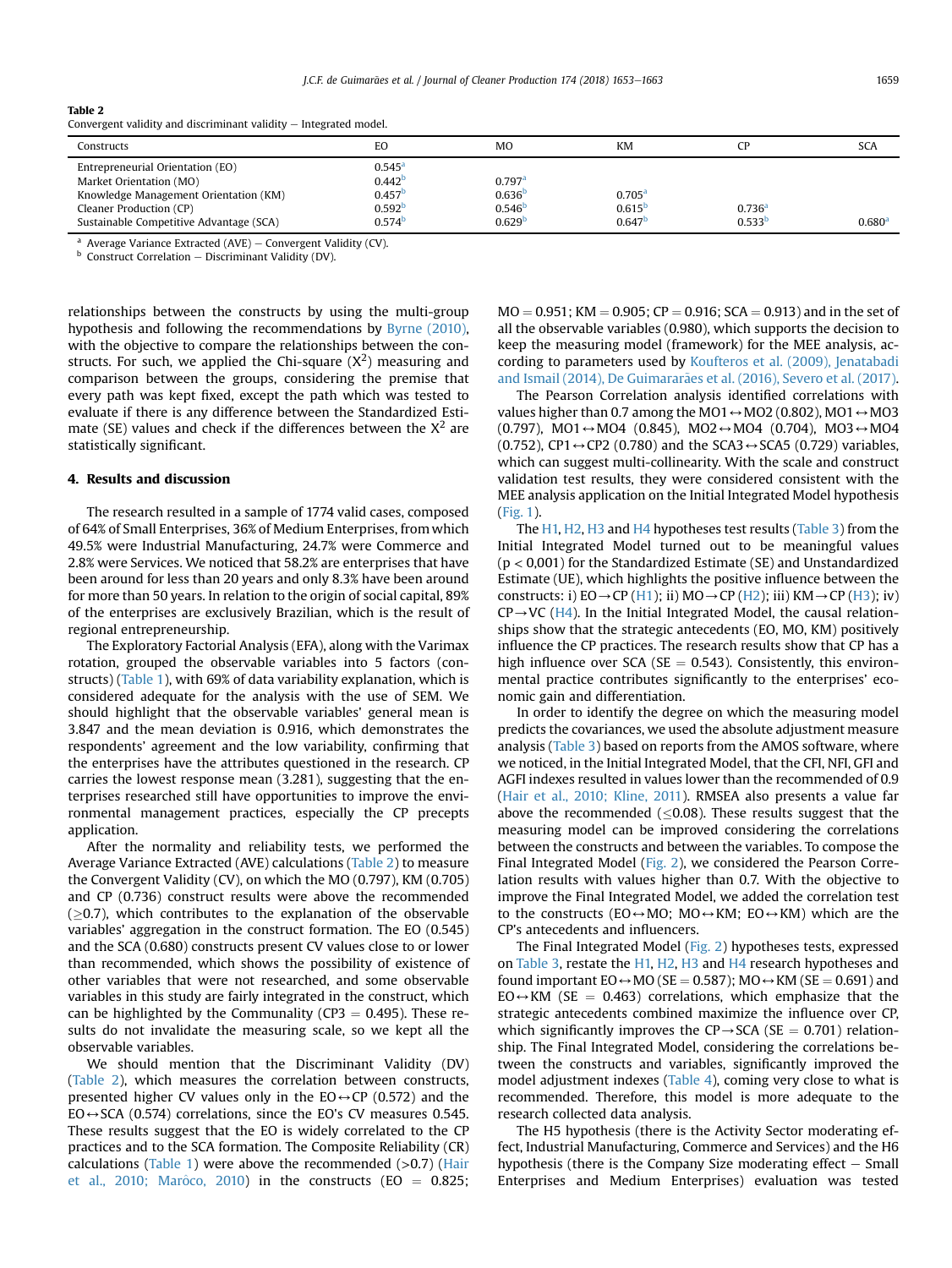<span id="page-7-0"></span>

| Table 3 |                                                                                       |  |  |
|---------|---------------------------------------------------------------------------------------|--|--|
|         | Hypothesis tests (Covariance and Correlation) $-$ Initial and Final Integrated Model. |  |  |

| Hypothesis     |                                       |                   |                                         | Initial Model |        | Final Model          |                    |
|----------------|---------------------------------------|-------------------|-----------------------------------------|---------------|--------|----------------------|--------------------|
|                |                                       |                   |                                         | $SE^*$        | $UE^*$ | $SE^*$               | $UE^*$             |
| H1             | Entrepreneurial Orientation (EO)      | $\rightarrow$     | Cleaner Production (CP)                 | 0.392         | 0.530  | 0.387                | 0.486              |
| H2             | Market Orientation (MO)               | $\rightarrow$     | Cleaner Production (CP)                 | 0.302         | 0.267  | 0.215                | 0.196              |
| H <sub>3</sub> | Knowledge Management Orientation (KM) | $\rightarrow$     | Cleaner Production (CP)                 | 0.422         | 0.357  | 0.378                | 0.322              |
| H <sub>4</sub> | Cleaner Production (CP)               | $\rightarrow$     | Sustainable Competitive Advantage (SCA) | 0.543         | 0.529  | 0.701                | 0.749              |
|                | Entrepreneurial Orientation (EO)      | $\leftrightarrow$ | Market Orientation (MO)                 |               |        | $0.487$ <sup>a</sup> | $0.178^{a}$        |
|                | Market Orientation (MO)               | $\leftrightarrow$ | Knowledge Management Orientation (KM)   |               |        | 0.691 <sup>a</sup>   | 0.371 <sup>a</sup> |
|                | Entrepreneurial Orientation (EO)      | $\leftrightarrow$ | Knowledge Management Orientation (KM)   |               |        | 0.463 <sup>a</sup>   | 0.181 <sup>a</sup> |

\*Standardized Estimate (SE) and Unstandardized Estimate (UE) Significance level  $p < 0.001$ .

<sup>a</sup> Correlation constructs indexes.



Fig. 2. Integrated model  $-$  Standardized Regression Weights.

through the ANOVA calculation, with the objective to compare the construct response averages and verify the existence of meaningful differences among the research respondents. The results show that: i) H5a, H5b and H5c were supported since they point out there is a meaningful difference ( $p < 0.001$ ) among the Economic Activity Sectors' averages; ii) H5d has not been proved since there is no difference between Industrial Manufacturing, Commerce and Services in the relationship between CP and SCA, once the SCA response average was not meaningful ( $p = 0.160$ ); iii) H6a and H6c were supported. Therefore, there is a meaningful difference  $(p < 0.001)$  in the Company Size; iv) H6b and H6d have not been proved. Thus, there are no statistical differences in the relationships (MO  $p = 0.118$ ; SCA  $p = 0.063$ ) between Industrial Manufacturing, Commerce and Services, in the relationships between  $MO \rightarrow CP$  and  $CP \rightarrow SCA$ .

We should mention that [Table 5,](#page-8-0) on the relationship measuring between the constructs,  $EO \rightarrow CP$  presents a high relationship  $(SE = 0.741)$  in the activity sector of services, which can be partly explained due to the fact that leadership entrepreneurial characteristics are present in Services, since the sample shows this sector is composed of 81.2% of small enterprises. In the  $MO \rightarrow CP$  relationship, the activity sector of services stands out with high intensity ( $SE = 0.509$ ), which can be explained by the direct contact between enterprise and clients. Another important result is the evidence that the industrial manufacturing ( $SE = 0.401$ ) and Commerce ( $SE = 0.472$ ) show an important influence in the  $KM \rightarrow CP$  relationship, which is explained by the industrial manufacturing complex structure and, in the case of Commerce, by the proximity between managers and employees with consumers. The tests showed that the different activity sectors have a high CP influence over SCA, although this research has not proved a statistical difference between the enterprises of the industrial manufacturing, commerce and services in the  $CP \rightarrow SCA$ relationship.

To measure the relations' intensity between the constructs, and considering Company Size (Small and Medium Enterprises), expressed on [Table 6,](#page-8-0) the hypothesis tests (Covariance and Correlation) show that  $EO \rightarrow CP$  is similar. However, there is a statistic difference, since, no matter the enterprise's size, the managers turned out to be entrepreneurs, which moderately influences the

| iable |  |
|-------|--|
|-------|--|

Model adjustment indexes.

| Integrated model |                      | uL         | $V^2$ ICI<br>7 U L | <b>CF</b>      | NFI            | GFI            | <b>AGFI</b>    | <b>RMSE</b>    | <b>RMR</b>     | <b>ECVI</b>    |
|------------------|----------------------|------------|--------------------|----------------|----------------|----------------|----------------|----------------|----------------|----------------|
| Initial<br>Final | 4865.998<br>3396.027 | 205<br>202 | nn,<br>۵۵.<br>16.8 | 0.811<br>0.870 | 0.804<br>0.863 | 0.802<br>0.859 | 0.755<br>0.819 | 0.113<br>0.096 | 0.192<br>0.067 | 2.799<br>1.979 |

Significance level p < 0.001.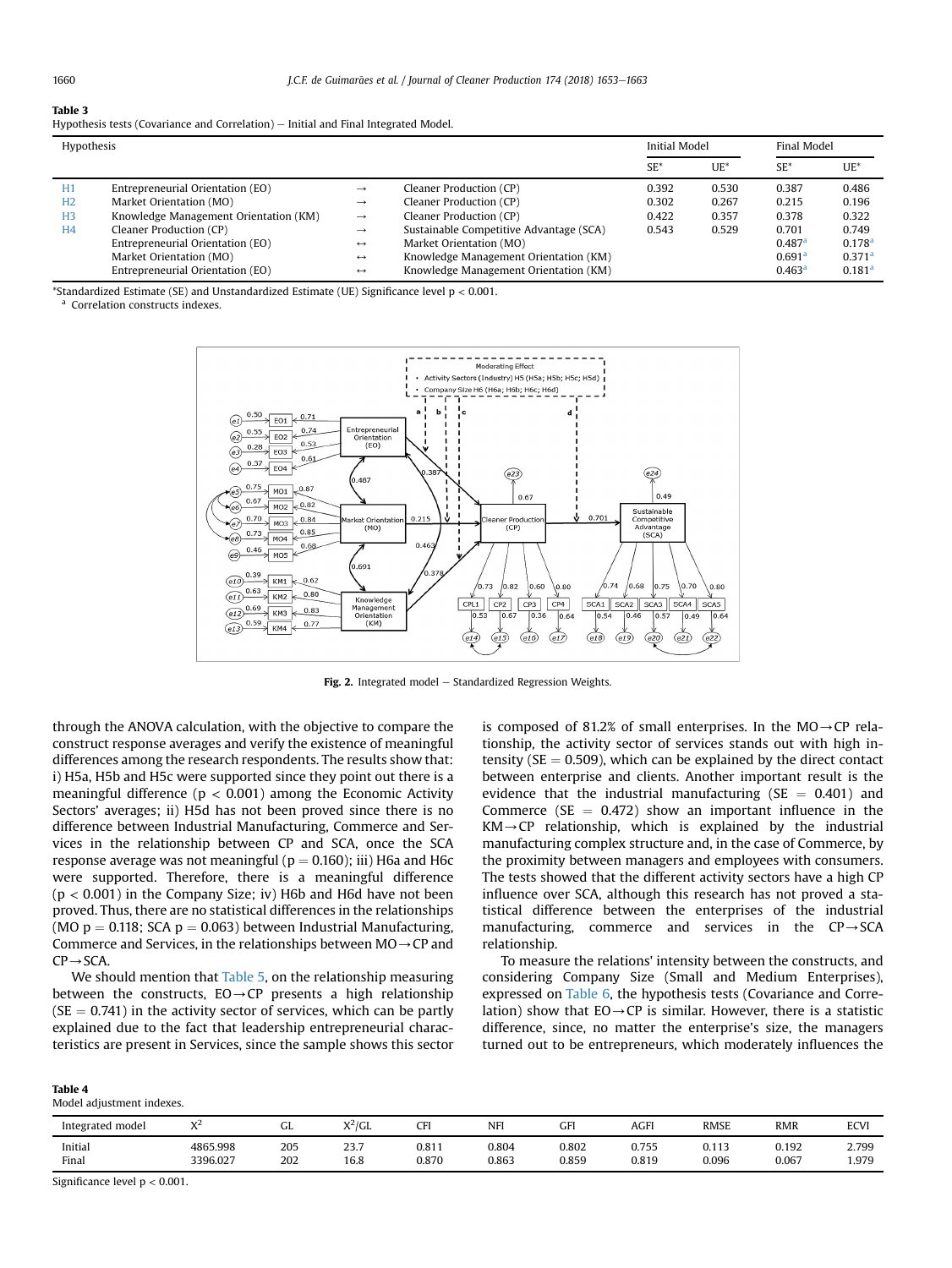# <span id="page-8-0"></span>Table 5

|  |  | Hypothesis tests - Activity Sector (manufacturing industrial, commerce and services). |  |  |
|--|--|---------------------------------------------------------------------------------------|--|--|
|--|--|---------------------------------------------------------------------------------------|--|--|

| Hypothesis       |                |                   |            | Industrial Manufacturing | Commerce  | Service   | Chi-square $(X^2)$ Difference |
|------------------|----------------|-------------------|------------|--------------------------|-----------|-----------|-------------------------------|
|                  |                |                   |            | <b>SE</b>                | <b>SE</b> | <b>SE</b> |                               |
| H <sub>5</sub> a | EO             | $\rightarrow$     | CP         | 0.420                    | 0.255     | 0.741     | $***$                         |
| H <sub>5</sub> b | M <sub>O</sub> | $\rightarrow$     | <b>CP</b>  | 0.178                    | 0.391     | 0.509     | $***$                         |
| H <sub>5</sub> c | <b>KM</b>      | $\rightarrow$     | <b>CP</b>  | 0.401                    | 0.472     | $-0.205$  | $***$                         |
| H5d              | CP             | $\rightarrow$     | <b>SCA</b> | 0.707                    | 0.945     | 0.705     | ns                            |
|                  | EO             | $\leftrightarrow$ | MO         | 0.585                    | 0.197     | 0.300     | $***$                         |
|                  | M <sub>O</sub> | $\leftrightarrow$ | <b>KM</b>  | 0.612                    | 0.764     | 0.760     | $***$                         |
|                  | EO             | $\leftrightarrow$ | <b>KM</b>  | 0.489                    | 0.446     | 0.534     | $***$                         |

ns (Not significant).

\*Significance level  $p < 0.001$ .

# Table 6

Hypothesis test  $-$  Company size (small enterprises and medium enterprises).

| Hypothesis       |           |                   |            | Small Enterprises | <b>Medium Enterprises</b> | Chi-square $(X^2)$ Difference |
|------------------|-----------|-------------------|------------|-------------------|---------------------------|-------------------------------|
|                  |           |                   |            | UE                | <b>SE</b>                 | D                             |
| H <sub>6</sub> a | EO        | $\rightarrow$     | <b>CP</b>  | 0.369             | 0.358                     | $***$                         |
| H <sub>6</sub> p | <b>MO</b> | $\rightarrow$     | CP         | 0.157             | 0.244                     | ns                            |
| H <sub>6</sub> c | KM        | $\rightarrow$     | CP         | 0.382             | 0.437                     | $***$                         |
| H <sub>6</sub> d | <b>CP</b> | $\rightarrow$     | <b>SCA</b> | 0.763             | 0.563                     | ns                            |
|                  | EO        | $\leftrightarrow$ | <b>MO</b>  | 0.502             | 0.521                     | $***$                         |
|                  | <b>MO</b> | $\leftrightarrow$ | <b>KM</b>  | 0.787             | 0.519                     | $***$                         |
|                  | EO        | $\leftrightarrow$ | <b>KM</b>  | 0.563             | 0.457                     | $***$                         |

ns (not significant).

\*\*\*Significance level p < 0.001.

Research hypotheses.

| Hypothesis       |                                                                                                                                 | Results       |
|------------------|---------------------------------------------------------------------------------------------------------------------------------|---------------|
| H1               | EO is positively related to CP                                                                                                  | Confirmed     |
| H <sub>2</sub>   | MO is positively related to CP                                                                                                  | Confirmed     |
| H <sub>3</sub>   | KM is positively related to CP                                                                                                  | Confirmed     |
| H <sub>4</sub>   | CP is positively related to SCA                                                                                                 | Confirmed     |
| H <sub>5</sub> a | Activity Sector (Industrial Manufacturing, Commerce and Services) has a moderating effect on the relationship between EO and CP | Confirmed     |
| H5b              | Activity Sector has a moderating effect on the relationship between MO and CP                                                   | Confirmed     |
| H5c              | Activity Sector has a moderating effect on the relationship between KM and CP                                                   | Confirmed     |
| H5d              | Activity Sector has a moderating effect on the relationship between CP and SCA                                                  | Not Confirmed |
| H6a              | Company Size (Small and Medium Enterprises) has a moderating effect on the relationship between EO and CP                       | Confirmed     |
| H6b              | Company Size has a moderating effect on the relationship between MO and CP                                                      | Not Confirmed |
| H6c              | Company Size has a moderating effect on the relationship between KM and CP                                                      | Confirmed     |
| H6d              | Company Size has a moderating effect on the relationship between CP and SCA                                                     | Not Confirmed |

CP practice use. The  $MO \rightarrow CP$  relationship is more intense in Medium Enterprises ( $SE = 0.244$ ), but there is no statistic difference among the respondents, showing that this relationship is low both for the Small and the Medium Enterprises, which demonstrates the low market influence over the CP practices. As we evaluate the  $KM \rightarrow CP$  relationship, we notice that the Medium Enterprises show a more intense relation ( $SE = 0.437$ ) when compared to the Small Enterprises ( $SE = 0.382$ ), which supports the evidence of a statistical difference among the Company Size, since larger enterprises have a formal structure for management and knowledge promotion. However, in the  $CP \rightarrow SCA$  relationship there is no statistic difference among the  $X^2$ , considering Small and Medium Enterprises for, no matter the enterprise's size, they show a high level of CP influence over SCA.

# 5. Conclusion

The framework [\(Fig. 1](#page-3-0)) for analysis between the constructs is an important research contribution for the advancement of scientific studies since it helps to identify the strategic drivers which antecede and influence the success in the CP practices. The hypotheses tests ([Table 3](#page-7-0)) show that KM presents the highest influence over CP. Therefore, it is of fundamental importance that the enterprises develop formal structure for the management and promotion of knowledge produced in the organization, which supports the studies by [De Guimar](#page-9-0)ães et al. (2016), Li et al. (2017) and [Lopes et al.](#page-10-0) [\(2017\)](#page-10-0) that highlight the use of KM as a means for the rational use of resources and for the development of innovations which improve business competitiveness and sustainability in the economic and socio-environmental areas.

The correlations between the CP antecedent constructs  $(EO < -$ >MO; MO $< -$ >KM; EO $< -$ >KM), found in the Final Integrated Model ([Fig. 2](#page-7-0)), contribute to the researches since they present managerial implications, on which we notice the advice for the enterprises to use a set of strategic guides (EO, MO, KM) in a smooth way to be more successful with CP and, consequently, reach some meaningful improvement in the differential development which generates a sustainable competitive advantage when compared to the competitors. We notice that, regarding the correlations between the constructs, the CP $\rightarrow$ SCA relationship increased the SE in 29% and the UE in 42%, showing the importance of strategic blend antecedent to CP.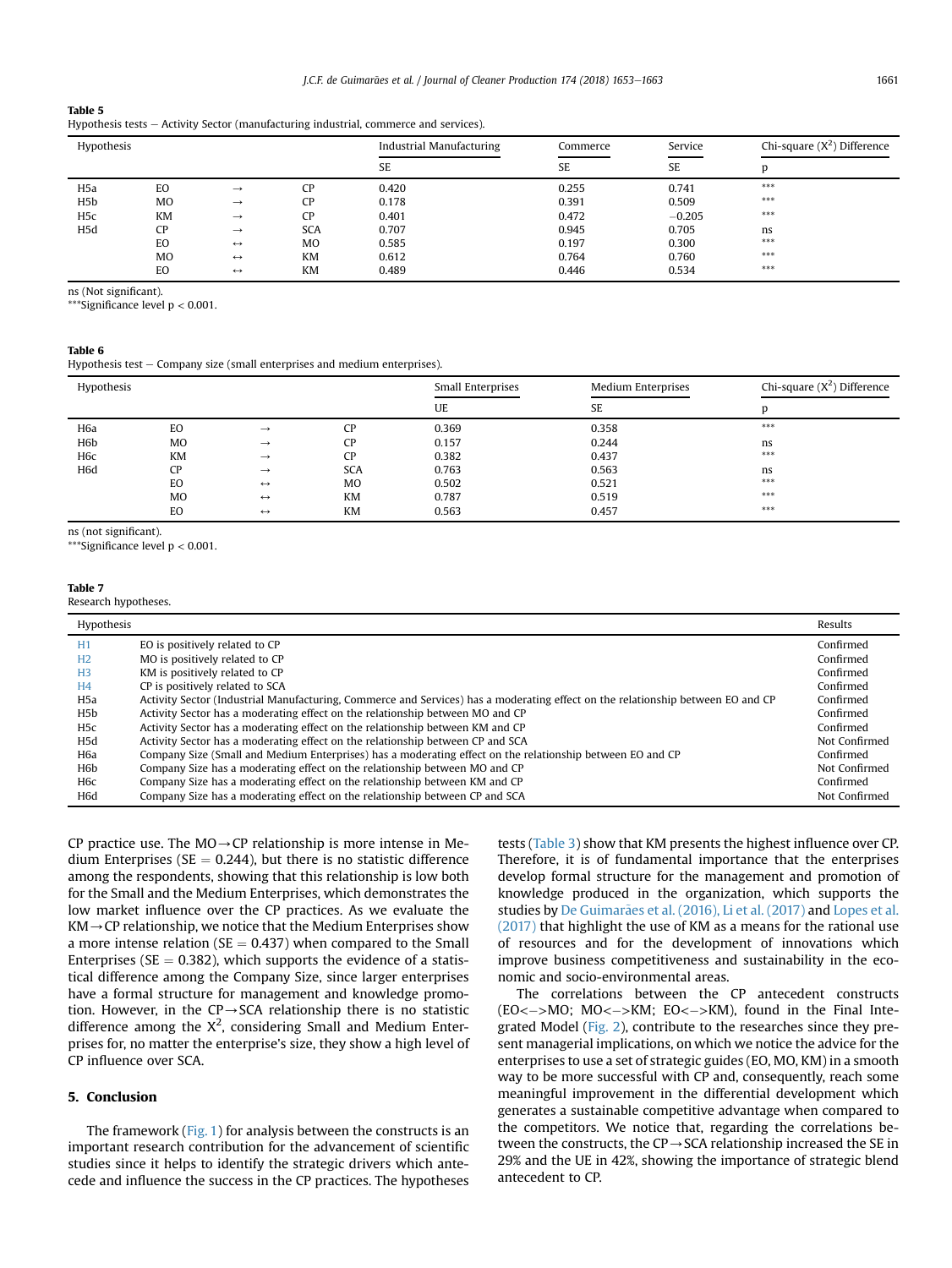<span id="page-9-0"></span>The analysis of the moderating effect from the activity sector (H5) highlights that KM is better applied in Commerce and Services with averages higher than Industrial Manufacturing, which can be attributed to the low management complexity and low hierarchical levels in Commerce and Services. As for the moderating effect on the enterprise's size (H6), we notice that the small enterprises are able to better manage KM and MO, influencing CP a little more.

Based on the framework analysis results ([Figs. 1 and 2](#page-3-0)), we find that the H1, H2, H3 and H4 hypotheses have been confirmed. However, the H5 and H6 hypotheses have been partly accepted, for the H5a, H5b, H5c, H6a and H6c hypotheses were supported, whereas the H5d, H6b and H6d hypotheses have not been proved. [Table 7](#page-8-0) expresses the research hypotheses' final results.

From this study results we suggest new research questions, such as: How can the regional economic factors interfere the relationships between the constructs? What are the main actions the enterprises researched use to identify the market demands and turn them into sustainable practices? What are the CP actions the enterprises use to create a sustainable competitive advantage? These questions can contribute to understanding the dynamics between the constructs researched and, thus, the managers can focus on actions which maximize the CP practices and result in a higher organizational performance.

## References

- [Atuahene-Gima, K., 1996. Market orientation and innovation. J. Bus. Res. 35 \(2\),](http://refhub.elsevier.com/S0959-6526(17)32734-8/sref1)  $93 - 103$  $93 - 103$  $93 - 103$ .
- [Baker, W.E., Sinkula, J.M., 2005. Environmental marketing strategy and](http://refhub.elsevier.com/S0959-6526(17)32734-8/sref2) firm per[formance: effects on new product performance and market share. J. Acad. Mark.](http://refhub.elsevier.com/S0959-6526(17)32734-8/sref2) [Sci. 33 \(4\), 461](http://refhub.elsevier.com/S0959-6526(17)32734-8/sref2)-[475.](http://refhub.elsevier.com/S0959-6526(17)32734-8/sref2)
- [Barney, J.B., 1991. Firm resources and sustained competitive advantage. J. Manag. 17](http://refhub.elsevier.com/S0959-6526(17)32734-8/sref3)  $(1), 99-120.$  $(1), 99-120.$  $(1), 99-120.$
- [Baron, R.M., Kenny, D.A., 1986. The moderator-mediator variable distinction in so](http://refhub.elsevier.com/S0959-6526(17)32734-8/sref4)[cial psychological research: conceptual, strategic, and statistical considerations.](http://refhub.elsevier.com/S0959-6526(17)32734-8/sref4) [J. Personal. Soc. Psychol. 51 \(6\), 1173](http://refhub.elsevier.com/S0959-6526(17)32734-8/sref4)-[1182](http://refhub.elsevier.com/S0959-6526(17)32734-8/sref4).
- Bentler, P.M., 1990. Comparative fi[t indexes in structural equations. Psychol. Bull.](http://refhub.elsevier.com/S0959-6526(17)32734-8/sref5) [107 \(2\), 238](http://refhub.elsevier.com/S0959-6526(17)32734-8/sref5)-[246.](http://refhub.elsevier.com/S0959-6526(17)32734-8/sref5)
- [Bhupendra, K.V., Sangle, S., 2016. Strategy to derive bene](http://refhub.elsevier.com/S0959-6526(17)32734-8/sref6)fits of radical cleaner [production, products and technologies: a study of Indian](http://refhub.elsevier.com/S0959-6526(17)32734-8/sref6) firms. J. Clean. Prod.  $126.236 - 247.$  $126.236 - 247.$
- [Birkinshaw, J., 2000. Entrepreneurship in the Global Firm: Enterprise and Renewal.](http://refhub.elsevier.com/S0959-6526(17)32734-8/sref7) [Sage, London.](http://refhub.elsevier.com/S0959-6526(17)32734-8/sref7)
- [Boso, N., Story, V.M., Cadogan, J.W., 2013. Entrepreneurial orientation, market](http://refhub.elsevier.com/S0959-6526(17)32734-8/sref8) [orientation, network ties, and performance: study of entrepreneurial](http://refhub.elsevier.com/S0959-6526(17)32734-8/sref8) firms in a developing economy. J. Bus. Ventur.  $28(6)$ ,  $708-727$ .
- [Brush, C., Duhaime, I., Gartner, W., Stewart, A., 2003. Doctoral education in the](http://refhub.elsevier.com/S0959-6526(17)32734-8/sref9) field
- [of entrepreneurship. J. Manag. 29 \(3\), 309](http://refhub.elsevier.com/S0959-6526(17)32734-8/sref9)–[331.](http://refhub.elsevier.com/S0959-6526(17)32734-8/sref9)<br>[Bryan, K.A., Jorge Lemus, J., 2017. The direction of innovation. J. Econ. Theory 172,](http://refhub.elsevier.com/S0959-6526(17)32734-8/sref201)  $247 - 272$  $247 - 272$ .
- Byrne, B.M., Shavelson, R.J., Muthén, B., 1989. Testing for the equivalence of factor [covariance and mean structures: the issue of partial measurement invariance.](http://refhub.elsevier.com/S0959-6526(17)32734-8/sref10) [Psychol. Bull. 105 \(3\), 456](http://refhub.elsevier.com/S0959-6526(17)32734-8/sref10)-[466.](http://refhub.elsevier.com/S0959-6526(17)32734-8/sref10)
- [Byrne, B.M., 2010. Structural Equation Modeling with AMOS: basic Concepts, Ap](http://refhub.elsevier.com/S0959-6526(17)32734-8/sref207)[plications and Programming, second ed. Taylor](http://refhub.elsevier.com/S0959-6526(17)32734-8/sref207) & [Francis Group, New York.](http://refhub.elsevier.com/S0959-6526(17)32734-8/sref207)
- Castaño, M.S., Méndez, M.T., Galindo, M.Á., 2015. The effect of social, cultural, and [economic factors on entrepreneurship. J. Bus. Res. 68 \(7\), 1496](http://refhub.elsevier.com/S0959-6526(17)32734-8/sref11)-[1500.](http://refhub.elsevier.com/S0959-6526(17)32734-8/sref11)
- [Castrogiovanni, G., Ribeiro-Soriano, D., Mas-Tur, Roig-Tierno, N., 2016. Where to](http://refhub.elsevier.com/S0959-6526(17)32734-8/sref12) [acquire knowledge: adapting knowledge management to](http://refhub.elsevier.com/S0959-6526(17)32734-8/sref12) financial institutions. [J. Bus. Res. 69 \(5\), 1812](http://refhub.elsevier.com/S0959-6526(17)32734-8/sref12)-[1816](http://refhub.elsevier.com/S0959-6526(17)32734-8/sref12).
- [Chavez, R., Yu, W., Jacobs, M.A., Feng, M., 2017. Manufacturing capability and](http://refhub.elsevier.com/S0959-6526(17)32734-8/sref13) [organizational performance: the role of entrepreneurial orientation. Int. J. Prod.](http://refhub.elsevier.com/S0959-6526(17)32734-8/sref13) Econ.  $184.33 - 46.$  $184.33 - 46.$  $184.33 - 46.$
- [Claudy, M.C., Peterson, M., Pagell, M., 2016. The roles of sustainability orientation](http://refhub.elsevier.com/S0959-6526(17)32734-8/sref14) [and market knowledge competence in new product development success.](http://refhub.elsevier.com/S0959-6526(17)32734-8/sref14) [J. Prod. Innovat. Manag. 33, 72](http://refhub.elsevier.com/S0959-6526(17)32734-8/sref14)–[85](http://refhub.elsevier.com/S0959-6526(17)32734-8/sref14).
- CNC, 2015. Confederação Nacional do Comércio de Bens, Serviços e Turismo (Accessed May 2016). <http://cnc.org.br/>.
- CNI, 2015. Confederação Nacional da Indústria (Accessed May 2016). [http://www.](http://www.portaldaindustria.com.br/cni/) [portaldaindustria.com.br/cni/](http://www.portaldaindustria.com.br/cni/).
- Corrocher, N., Solito, I., 2017. How do fi[rms capture value from environmental in](http://refhub.elsevier.com/S0959-6526(17)32734-8/sref17)[novations? an empirical analysis on European SMEs. Ind. Innovat. 24 \(5\),](http://refhub.elsevier.com/S0959-6526(17)32734-8/sref17) [569](http://refhub.elsevier.com/S0959-6526(17)32734-8/sref17)-[585.](http://refhub.elsevier.com/S0959-6526(17)32734-8/sref17)
- [Crawford, I.M., Lomas, R.A., 1980. Factory analysis: a tool for data reduction. Eur. J.](http://refhub.elsevier.com/S0959-6526(17)32734-8/sref18) [Mark. 14 \(7\), 414](http://refhub.elsevier.com/S0959-6526(17)32734-8/sref18)-[421.](http://refhub.elsevier.com/S0959-6526(17)32734-8/sref18)
- [Day, G.S., 1994. The capabilities of market-driven organizations. J. Mark. 58 \(4\),](http://refhub.elsevier.com/S0959-6526(17)32734-8/sref19)  $37 - 52$  $37 - 52$ .
- [De Guimar](http://refhub.elsevier.com/S0959-6526(17)32734-8/sref20)ã[es, J.C.F., Severo, E.A., Henri Dorion, E.C., Coallier, F., Olea, P.M., 2016. The](http://refhub.elsevier.com/S0959-6526(17)32734-8/sref20) [use of organizational resources for product innovation and organizational](http://refhub.elsevier.com/S0959-6526(17)32734-8/sref20) [performance: a survey of the brazilian furniture industry. Int. J. Prod. Econ. 180,](http://refhub.elsevier.com/S0959-6526(17)32734-8/sref20) [135](http://refhub.elsevier.com/S0959-6526(17)32734-8/sref20)-[147.](http://refhub.elsevier.com/S0959-6526(17)32734-8/sref20)
- De Guimarães, J.C.F., Severo, E.A., Vieira, P.S., 2017. Cleaner production, project [management and strategic drivers: an empirical study. J. Clean. Prod. 141,](http://refhub.elsevier.com/S0959-6526(17)32734-8/sref21)  $881 - 890$  $881 - 890$  $881 - 890$ .
- [De Lucia, C., Balena, P., Melone, M.R.S., Borri, D., 2016. Policy, entrepreneurship,](http://refhub.elsevier.com/S0959-6526(17)32734-8/sref22) [creativity and sustainability: the case of](http://refhub.elsevier.com/S0959-6526(17)32734-8/sref22) 'principi attivi' ('Active ingredients') in apulia region (southern Italy). J. Clean. Prod.  $135, 1461 - 1473$ .
- [Dentchev, N., Baumgartner, R., Dieleman, H., J](http://refhub.elsevier.com/S0959-6526(17)32734-8/sref23)ó[hannsd](http://refhub.elsevier.com/S0959-6526(17)32734-8/sref23)óttir, L., Jonker, J., Nyberg, T. [Rauter, R., Rosano, M., Snihur, Y., Tang, X., Van Hoof, B., 2016. Embracing the](http://refhub.elsevier.com/S0959-6526(17)32734-8/sref23) [variety of sustainable business models: social entrepreneurship, corporate](http://refhub.elsevier.com/S0959-6526(17)32734-8/sref23) [intrapreneurship, creativity, innovation, and other approaches to sustainability](http://refhub.elsevier.com/S0959-6526(17)32734-8/sref23) challenges. J. Clean. Prod.  $113$ ,  $1-4$  $1-4$ .
- [Donate, M.J., Pablo, J.D.S., 2015. The role of knowledge-oriented leadership in](http://refhub.elsevier.com/S0959-6526(17)32734-8/sref24) [knowledge management practices and innovation. J. Bus. Res. 68 \(2\), 360](http://refhub.elsevier.com/S0959-6526(17)32734-8/sref24)-[370](http://refhub.elsevier.com/S0959-6526(17)32734-8/sref24).
- [Fabrigar, L.R., Porter, R.D., Norris, M.E., 2010. Some things you should know about](http://refhub.elsevier.com/S0959-6526(17)32734-8/sref25) [structural equation modeling but never thought to ask. J. Consumer Psychol. 20](http://refhub.elsevier.com/S0959-6526(17)32734-8/sref25)  $(2), 221 - 225$  $(2), 221 - 225$  $(2), 221 - 225$
- [Feng, X.-N., Wang, Y., Lu, B., Song, X.-Y., 2017. Bayesian regularized quantile struc](http://refhub.elsevier.com/S0959-6526(17)32734-8/sref26)[tural equation models. J. Multivar. Anal. 154, 234](http://refhub.elsevier.com/S0959-6526(17)32734-8/sref26)-[248](http://refhub.elsevier.com/S0959-6526(17)32734-8/sref26).
- [Fidel, P., Schlesinger, W., Cervera, A., 2015. Collaborating to innovate: effects on](http://refhub.elsevier.com/S0959-6526(17)32734-8/sref27) [customer knowledge management and performance. J. Bus. Res. 68 \(7\),](http://refhub.elsevier.com/S0959-6526(17)32734-8/sref27) [1426](http://refhub.elsevier.com/S0959-6526(17)32734-8/sref27)-[1428](http://refhub.elsevier.com/S0959-6526(17)32734-8/sref27).
- [Fornell, C., Larcker, D.F., 1981. Evaluating structural equation models with unob](http://refhub.elsevier.com/S0959-6526(17)32734-8/sref28)[servable variables and measurement error. J. Mark. Res. 28, 39](http://refhub.elsevier.com/S0959-6526(17)32734-8/sref28)-[50.](http://refhub.elsevier.com/S0959-6526(17)32734-8/sref28)
- Frösé[n, J., Luoma, J., Jaakkola, M., Tikkanen, H., Aspara, J., 2016. What counts versus](http://refhub.elsevier.com/S0959-6526(17)32734-8/sref29) [what can be counted: the complex interplay of market orientation and mar](http://refhub.elsevier.com/S0959-6526(17)32734-8/sref29)[keting performance measurement. J. Mark. 80 \(3\), 60](http://refhub.elsevier.com/S0959-6526(17)32734-8/sref29)-[78.](http://refhub.elsevier.com/S0959-6526(17)32734-8/sref29)
- [Gartner, W., 2001. Is there an elephant in entrepreneurship? Blind assumptions in](http://refhub.elsevier.com/S0959-6526(17)32734-8/sref30) [theory development. Entrepreneursh. Theory Pract. 25 \(4\), 27](http://refhub.elsevier.com/S0959-6526(17)32734-8/sref30)-[40](http://refhub.elsevier.com/S0959-6526(17)32734-8/sref30).
- [Gerbing, D.W., Anderson, J.C., 1988. An updated paradigm for scale development](http://refhub.elsevier.com/S0959-6526(17)32734-8/sref206) [incorporating unidimensionality and its assessment. J. Market Res. 25, 186](http://refhub.elsevier.com/S0959-6526(17)32734-8/sref206)-[192](http://refhub.elsevier.com/S0959-6526(17)32734-8/sref206).
- [Ghannadzadeh, A., Sadeqzadeh, M., 2016. Exergy analysis as a scoping tool for](http://refhub.elsevier.com/S0959-6526(17)32734-8/sref31) [cleaner production of chemicals: a case study of an ethylene production pro](http://refhub.elsevier.com/S0959-6526(17)32734-8/sref31)[cess. J. Clean. Prod. 129, 508](http://refhub.elsevier.com/S0959-6526(17)32734-8/sref31)-[520.](http://refhub.elsevier.com/S0959-6526(17)32734-8/sref31)
- [Good, N., Schafer, J.B., Konstan, J.A., Borchers, A., Sarwar, B., Herlocker, J., Riedl, J.,](http://refhub.elsevier.com/S0959-6526(17)32734-8/sref204) 1999. Combining collaborative fi[ltering with personal agents for better rec](http://refhub.elsevier.com/S0959-6526(17)32734-8/sref204)[ommendations. In: Proceedings of the Sixteenth National Conference on Arti](http://refhub.elsevier.com/S0959-6526(17)32734-8/sref204)fi[cial Intelligence \(AAAI-99\), Orlando, FL. The MIT Press, Cambridge, MA,](http://refhub.elsevier.com/S0959-6526(17)32734-8/sref204) [pp. 439](http://refhub.elsevier.com/S0959-6526(17)32734-8/sref204)-[446](http://refhub.elsevier.com/S0959-6526(17)32734-8/sref204)
- [Golob, T.F., 2003. Structural equation modeling for travel behaviour research.](http://refhub.elsevier.com/S0959-6526(17)32734-8/sref32) Transp. Res. Part B Methodol. 37  $(1)$ , 1-[25.](http://refhub.elsevier.com/S0959-6526(17)32734-8/sref32)
- [Gold, A.H., Malhotra, A., Segars, A.H., 2001. Knowledge management: an organi](http://refhub.elsevier.com/S0959-6526(17)32734-8/sref205)[zational capabilities perspective. J. Manag. Inform. Syst. 18 \(1\), 185](http://refhub.elsevier.com/S0959-6526(17)32734-8/sref205)-[214](http://refhub.elsevier.com/S0959-6526(17)32734-8/sref205).
- [Gong, B., Guo, D., Zhang, X., Cheng, J., 2017. An approach for evaluating cleaner](http://refhub.elsevier.com/S0959-6526(17)32734-8/sref33) [production performance in iron and steel enterprises involving competitive](http://refhub.elsevier.com/S0959-6526(17)32734-8/sref33) [relationships. J. Clean. Prod. 142 \(Part 2\), 739](http://refhub.elsevier.com/S0959-6526(17)32734-8/sref33)-[748](http://refhub.elsevier.com/S0959-6526(17)32734-8/sref33).
- [Hair Jr., J.F., Black, W.C., Bardin, B.J., Anderson, R.E., 2010. Multivariate Data Analysis,](http://refhub.elsevier.com/S0959-6526(17)32734-8/sref34) [7 Ed. Prentice Hall, New Jersey.](http://refhub.elsevier.com/S0959-6526(17)32734-8/sref34)
- Hernández-Perlines, F., Rung-Hoch, N., 2017. Sustainable entrepreneurial orientation in family fi[rms. Sustain. Switz. 9 \(7\),](http://refhub.elsevier.com/S0959-6526(17)32734-8/sref35) 1212.
- [Hoof, B.V., Thiell, M., 2015. Anchor company contribution to cleaner production](http://refhub.elsevier.com/S0959-6526(17)32734-8/sref36) [dissemination: experience from a Mexicam sustainable supply programme.](http://refhub.elsevier.com/S0959-6526(17)32734-8/sref36) [J. Clean. Prod. 86, 245](http://refhub.elsevier.com/S0959-6526(17)32734-8/sref36)–[255.](http://refhub.elsevier.com/S0959-6526(17)32734-8/sref36)
- Hörisch, J., Kollat, J., Brieger, S.A., 2017. What influences environmental entrepre[neurship? A multilevel analysis of the determinants of entrepreneurs' envi](http://refhub.elsevier.com/S0959-6526(17)32734-8/sref37)[ronmental orientation. Small Bus. Econ. 48 \(1\), 47](http://refhub.elsevier.com/S0959-6526(17)32734-8/sref37)-[69.](http://refhub.elsevier.com/S0959-6526(17)32734-8/sref37)
- [Hoyle, R.H., Panter, A.T., 1995. Writing about structural equation models. In:](http://refhub.elsevier.com/S0959-6526(17)32734-8/sref38) [Hoyle, R.H. \(Ed.\), Structural Equation Modeling. Sage Publications, Thousand](http://refhub.elsevier.com/S0959-6526(17)32734-8/sref38) [Oaks, pp. 158](http://refhub.elsevier.com/S0959-6526(17)32734-8/sref38)-[176.](http://refhub.elsevier.com/S0959-6526(17)32734-8/sref38)
- [Hult, G.T.M., Hurley, R.F., Gary, A., Knight, G.A., 2004. Innovativeness: its anteced](http://refhub.elsevier.com/S0959-6526(17)32734-8/sref39)[ents and impact on business performance. Ind. Mark. Manag. 33, 429](http://refhub.elsevier.com/S0959-6526(17)32734-8/sref39)-[438](http://refhub.elsevier.com/S0959-6526(17)32734-8/sref39).
- [Hult, G.T.M., Snow, C.C., Kandemir, D., 2003. The role of entrepreneurship in](http://refhub.elsevier.com/S0959-6526(17)32734-8/sref40) [building cultural competitiveness in different organizational types. J. Manag. 29](http://refhub.elsevier.com/S0959-6526(17)32734-8/sref40)  $(3), 401-426.$  $(3), 401-426.$  $(3), 401-426.$  $(3), 401-426.$
- [Hurley, R.F., Hult, G.T.M., 1998. Innovation, market orientation, and organizational](http://refhub.elsevier.com/S0959-6526(17)32734-8/sref41) [learning: an integration and empirical examination. J. Mark. 62, 42](http://refhub.elsevier.com/S0959-6526(17)32734-8/sref41)-[54](http://refhub.elsevier.com/S0959-6526(17)32734-8/sref41).
- IBGE, 2015. Brazilian Institute of Geography and Statistics (Accessed May 2016). [https://cidades.ibge.gov.br/brasil/rs/pesquisa/19/29765.](https://cidades.ibge.gov.br/brasil/rs/pesquisa/19/29765)
- Iñigo, E.A., Albareda, L., 2016. Understanding sustainable innovation as a complex [adaptive system: a systemic approach to the](http://refhub.elsevier.com/S0959-6526(17)32734-8/sref203) firm. J. Clean. Prod.  $126$ ,  $1-20$ .
- [Jansson, J., Nilsson, J., Modig, F., Hed Vall, G., 2017. Commitment to sustainability in](http://refhub.elsevier.com/S0959-6526(17)32734-8/sref43) [small and medium-sized enterprises: the in](http://refhub.elsevier.com/S0959-6526(17)32734-8/sref43)fluence of strategic orientations and [management values. Bus. Strategy Environ. 26 \(1\), 69](http://refhub.elsevier.com/S0959-6526(17)32734-8/sref43)-[83.](http://refhub.elsevier.com/S0959-6526(17)32734-8/sref43)
- [Jenatabadi, H.S., Ismail, A., 2014. Application of structural equation modelling for](http://refhub.elsevier.com/S0959-6526(17)32734-8/sref44) [estimating airline performance. J. Air Transp. Manag. 40, 25](http://refhub.elsevier.com/S0959-6526(17)32734-8/sref44)-[33.](http://refhub.elsevier.com/S0959-6526(17)32734-8/sref44)
- Jiménez, J.M., Oñ[a, M.S., Signes,](http://refhub.elsevier.com/S0959-6526(17)32734-8/sref45) Á.P., Martínez, A.M.P., Martínez, F.J.S., 2015. Seg[mentation of the Spanish automotive industry with respect to the environ](http://refhub.elsevier.com/S0959-6526(17)32734-8/sref45)mental orientation of fi[rms: towards an ad-hocvertical policy to promote eco](http://refhub.elsevier.com/S0959-6526(17)32734-8/sref45)[innovation. J. Clean. Prod. 86, 238](http://refhub.elsevier.com/S0959-6526(17)32734-8/sref45)-[244](http://refhub.elsevier.com/S0959-6526(17)32734-8/sref45).
- [Kamakura, W.A., Wedel, M., 2000. Factor analysis and missing data. J. Mark. Res. 37](http://refhub.elsevier.com/S0959-6526(17)32734-8/sref46)  $(4)$ , 490 $-498$  $-498$ .
- [Khalili, N.R., Duecker, S., Ashton, W., Chavez, F., 2015. From cleaner production to](http://refhub.elsevier.com/S0959-6526(17)32734-8/sref47)